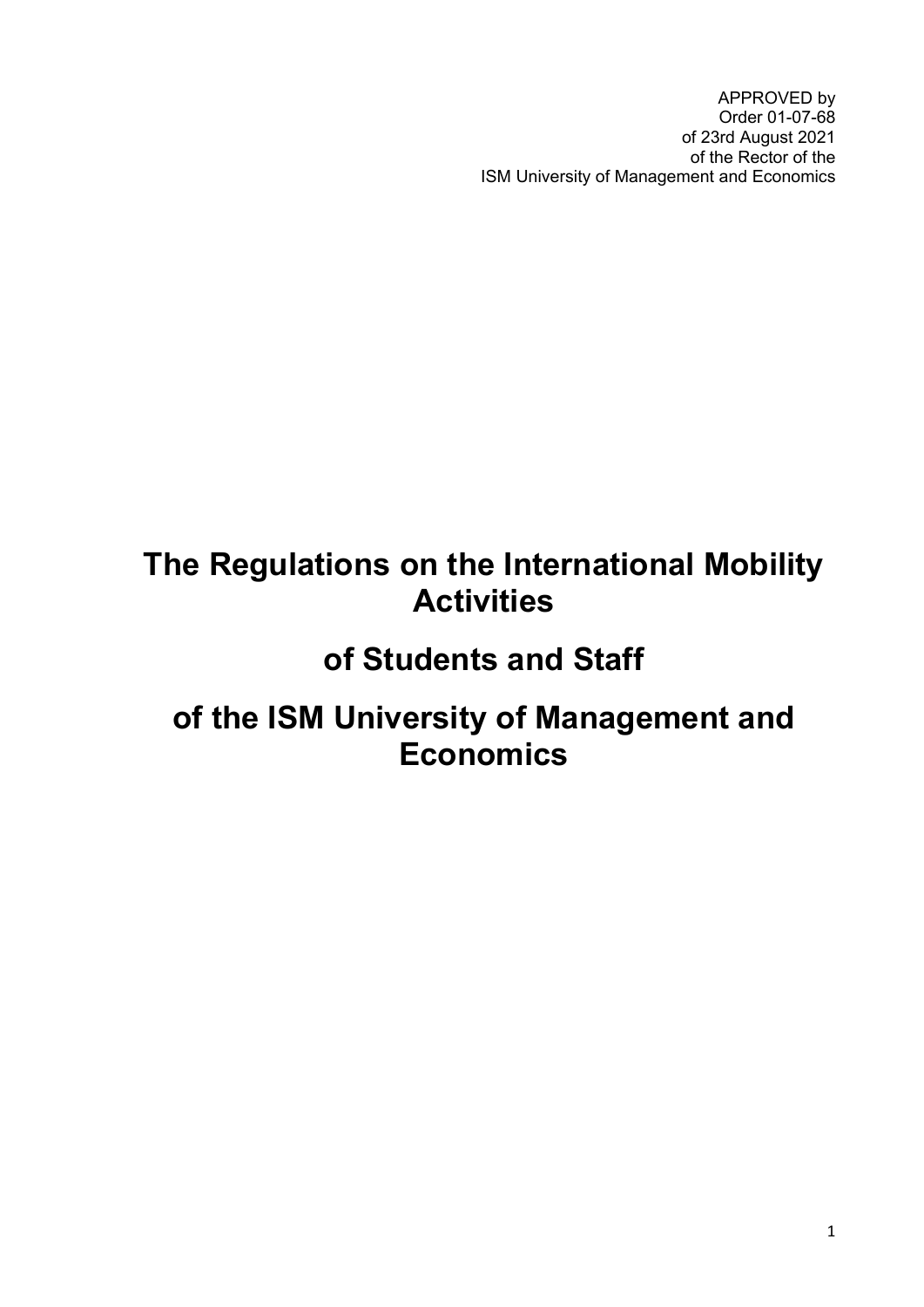# **1. Definitions**

- 1.1. **Regulations on the International Mobility Activities of Students and Staff of the ISM University of Management and Economics** shall mean the internal financial rules and rules for administration of exchange activities carried out by students and staff of the ISM University of Management and Economics ("the ISM").
- 1.2. **The ERASMUS+ Programme of the European Commission** ("Erasmus") shall mean a part of the ERASMUS+ Programme of the European Commission which covers the following actions of the ERASMUS+ Programme:<br>1.2.1. STUDENT MOBILITY FOR STUDIES provides students
- STUDENT MOBILITY FOR STUDIES provides students of higher education and research institutions (higher education schools and research institutes) with a possibility to spend the integrated period of studies in another country involved in the Erasmus+ Programme.
- 1.2.2. STUDENT MOBILITY FOR TRAINING provides students/graduates of higher education and research institutions (higher education schools and research institutes) with a possibility of apprenticeship in a company or organisation of another country involved in the Erasmus+ Programme.
- 1.2.3. STAFF MOBILITY FOR TRAINING provides the staff of higher education and research institutions with a possibility to learn by transferring information or technical knowledge within the partner institution or receiving company, thus acquiring practical skills to be applied at current work and relevant for professional self-improvement.
- 1.2.4. STAFF MOBILITY FOR TEACHING provides the lecturers and representatives of the invited personnel of the companies with the possibilities to teach in the institutions of other countries or enables foreign lecturers to teach in Lithuania. Lectures of Erasmus lecturers shall be integrated into the study programme of a receiving institution.
	- 1.3. **International students' exchange programme** shall mean one of the programmes implemented by the ISM:
- 1.3.1. Erasmus mobility for studies shall mean an exchange programme under which students are able to spend a part of their studies at university that the ISM has concluded the Inter-Institutional ERASMUS+ Cooperation Agreement with. Erasmus mobility for studies covers both Erasmus+ Programme and Partner Countries as defined in the Erasmus+ Programme Guide by the European Commission.
- 1.3.2. Bilateral exchange programme shall mean an exchange programme under which students may leave for studies at universities which do not participate in the Erasmus programme that the ISM has concluded the cooperation agreement with;
- 1.3.3. Double degree programme shall mean a programme which provides with a possibility to be awarded two diplomas – of the ISM and respective foreign university – provided that the requirements laid down in the cooperation agreement between the ISM and foreign university have been successfully fulfilled;
- 1.3.4. Erasmus mobility for training shall mean a programme under which students may undergo training in foreign companies in one of the Erasmus+ Programme countries as defined in the Erasmus+ Programme Guide by the European Commission.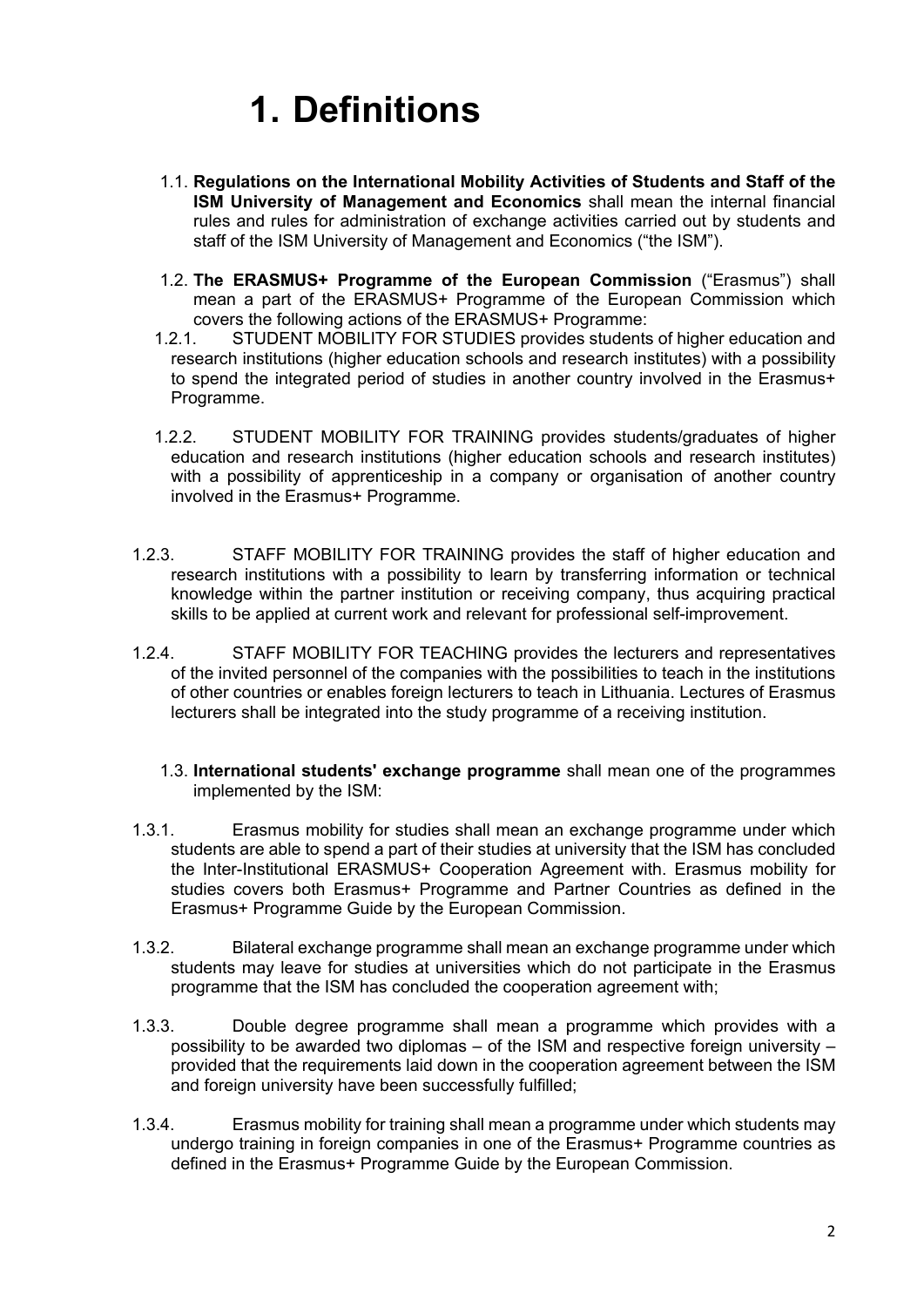- 1.3.5. Other exchange programmes shall mean other exchange programmes administered by the International Studies of the ISM.
	- 1.4. **Erasmus Charter for Higher Education (ECHE)** shall mean an accreditation granted by the European Commission giving the possibility to higher education institutions to participate in the Erasmus Programme and be provided with a grant for carrying out the activities under the programme. The Charter outlines the fundamental principles an institution should adhere to in organising and implementing high quality mobility and cooperation and states the requisites it agrees to comply with in order to ensure high quality services and procedures as well as the provision of reliable and transparent information.
	- 1.5. **Sending institution** shall mean a higher education institution which officially participates in the Erasmus Programme and has the ECHE (in the case of the Erasmus Programme in Programme countries), or a foreign higher education institution (in the case of Erasmus Programme in Partner countries, bilateral exchange, double degree and/or other programmes) which is sending its students, lecturers and/or other employees to the Receiving Institution under the Inter-Institutional Agreement, or a company of a country which officially participates in the Erasmus Programme and is sending its employees to a higher education institution to give lectures.
	- 1.6. **Receiving institution** shall mean a higher education institution which officially participates in the Erasmus Programme and has the ECHE (in the case of the Erasmus Programme in Programme countries), or a foreign higher education institution (in the case of Erasmus Programme in Partner countries, bilateral exchange, double degree and/or other programmes) that the Sending Institution has concluded the Inter-Institutional Agreement with under which students, lecturers and/or administration staff of the Sending Institution are received, or a company of a country which officially participates in the Erasmus Programme and receives incoming students, lecturers or employees of a higher education institution.
	- 1.7. **National Agency (NA)** shall mean an agency of a country which officially participates in the Erasmus Programme, where the agency is in charge of the administration of the programme and its coordination at the national level. In Lithuania its functions are carried out by the Education Exchanges Support Foundation ("the Foundation").
	- 1.8. **Inter-institutional agreement between the receiving and sending institutions** shall mean a bilateral agreement which provides for the terms and conditions of exchanges of students and/or staff as well as the activities planned.
	- 1.9. **European Credit Transfer and Accumulation System** (**ECTS)** shall mean the system of recognition of studies abroad based on the student's working time required to achieve the goals of the study programme which should be defined by student's learning achievements and competences.
	- 1.10. **Grant** shall mean the financial support from the European Commission and/or state budget to the Sending Institution for the implementation of the Erasmus Programme.
	- 1.11. **Individual scholarship/grant** shall mean a scholarship/grant allocated by a higher education institution to a student/employee for the purpose of Erasmus mobility.
	- 1.12. **Recipient of an individual scholarship/grant** shall mean a student/lecturer/another employee of a higher education institution or company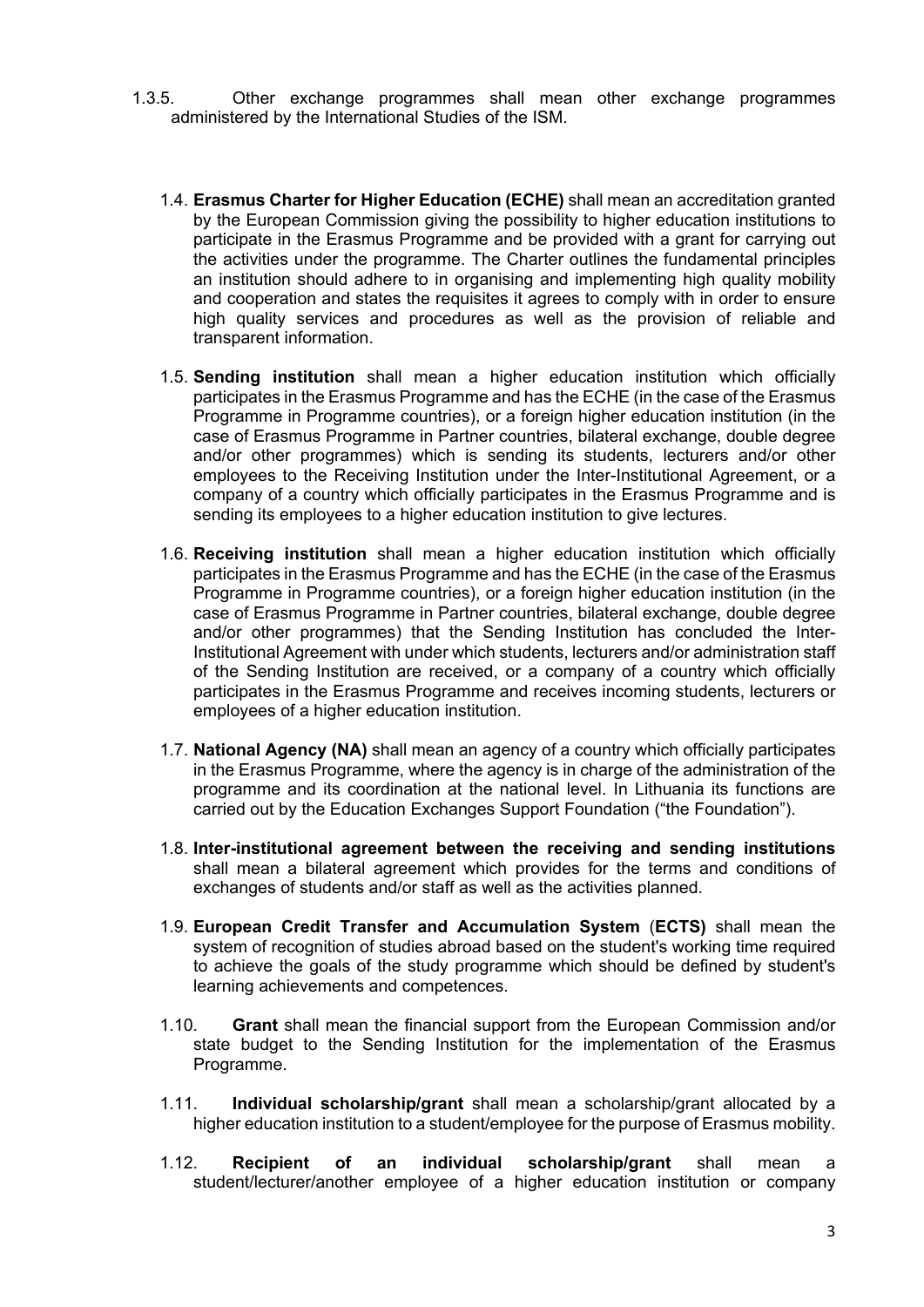involved in staff mobility in compliance with the criteria of Erasmus mobility and approved by the higher education institution as to being granted a scholarship/grant for the purpose of Erasmus mobility who has concluded an agreement with the higher education institution.

- 1.13. **Zero-Erasmus grant student** shall mean a student who participates in the Erasmus exchange programme (Erasmus mobility for studies or training), but does not receive an Erasmus grant.
- 1.14. **Zero-Erasmus grant employee** shall mean an employee who participates in the Erasmus exchange programme, but does not receive an Erasmus grant.
- 1.15. **Incoming Erasmus student** shall mean a student who, under the Erasmus Programme, comes to the ISM from the Sending Institution that the ISM has concluded the Inter-Institutional Agreement with to study according to the study programme approved in advance.
- 1.16. **Incoming exchange student** shall mean a student who, under the bilateral exchange, double degree and/or another programme, comes to the ISM from the Sending Institution that the ISM has concluded the Inter-Institutional Agreement with to study according to the study programme approved in advance.
- 1.17. **Outbound Erasmus student** shall mean a student who is being sent to study under the Erasmus Programme according to the study programme approved in advance or who is being sent to a company of a respective country for training according to the training programme approved in advance.
- 1.18. **Outbound exchange student** shall mean a student who, under the bilateral exchange, double degree and/or another programme, is being sent to study to a higher education institution that the ISM has concluded the Inter-Institutional Agreement with according to the study programme approved in advance, or who is being sent to a company of a respective country for training according to the training programme approved in advance.
- 1.19. **Grant agreement for mobility for studies/training** shall mean an agreement concluded between the Sending Institution and a student/graduate participating in mobility for studies/training. The agreement shall have the following annexes thereto:
- 1.19.1. Learning agreement shall mean a document filled out prior to the beginning of studies/training abroad, during studies/training and after mobility for studies/training. It is a trilateral agreement which harmonises the planned programme of Erasmus studies/training abroad and which is signed by a student, a representative of the ISM responsible for the harmonisation of the study/training programme as well as by a students' mobility coordinator of the Receiving Institution and another person in charge;
- 1.19.2. General terms and conditions of the agreement shall mean articles which define the liability of the parties, termination of the agreement, procedure of the data protection and participant's obligations as to the submission of information for the purpose of verification and audit;
- 1.19.3. Erasmus Student Charter shall mean a standard document which specifies the rights and duties of students participating in student mobility.
	- 1.20. **Transcript of Records** shall mean a certificate containing the information on learning outcomes by indicating the name of the Receiving Institution where studies took place, number of national and ECTS credits awarded for every course and final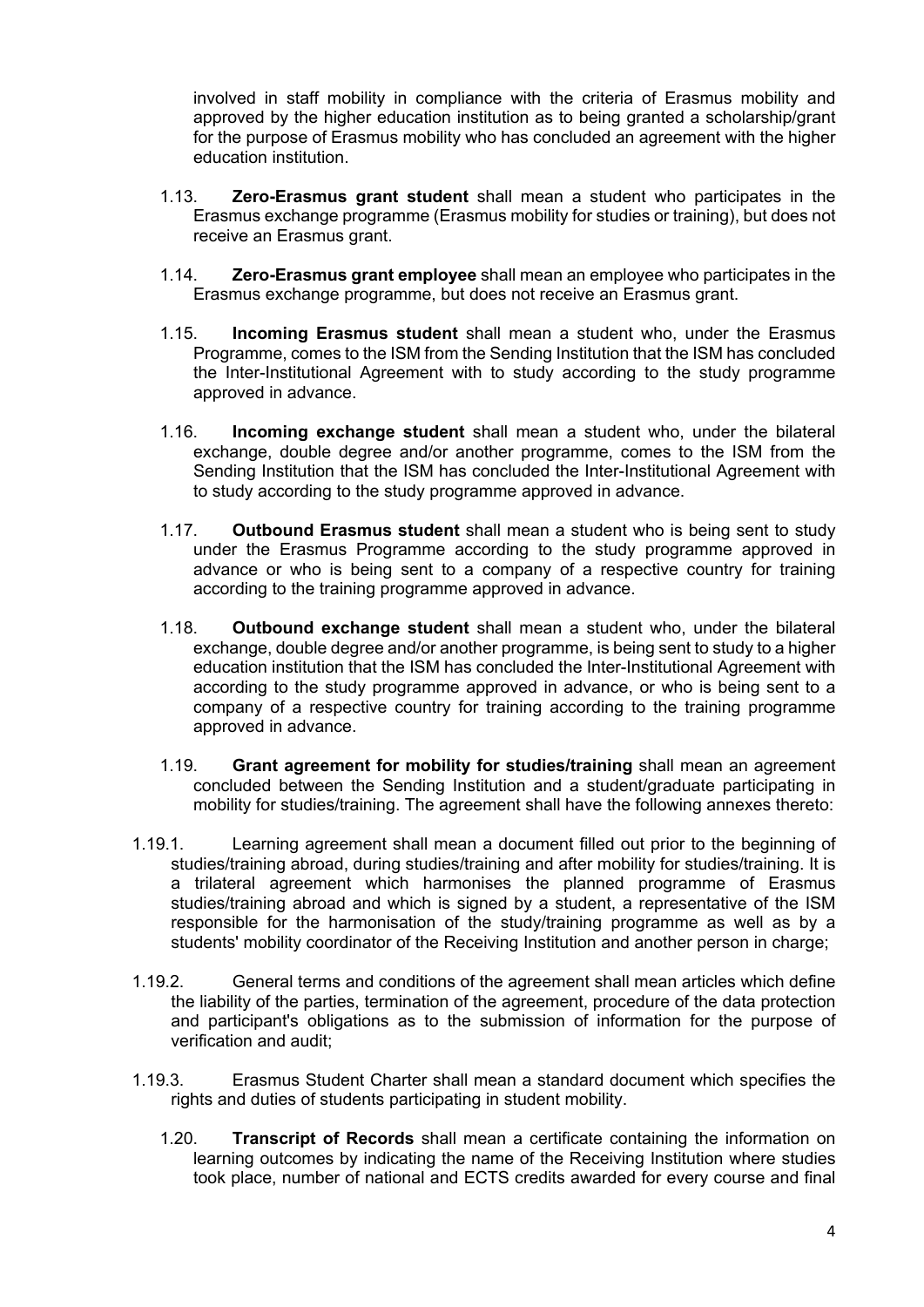evaluation of the course according to the evaluation system of the institution and ECTS-based system.

- 1.21. **Grant agreement for mobility for teaching/training** shall mean the agreement concluded between the Sending Institution and an employee involved in mobility for teaching/training. The agreement shall have 2 annexes thereto:
- 1.21.1. Employee's mobility agreement shall contain the data of a candidate intending to take part in mobility for teaching/training and the programme of a visit covering the mobility goals, content of a training programme and learning outcomes;
- 1.21.2. General terms and conditions of the agreement shall mean articles which define the liability of the parties, termination of the agreement, procedure of the data protection and participant's obligations as to the submission of information for the purpose of verification and audit.
	- 1.22. **Outbound lecturer** shall mean an academic employee of the Sending Institution who, under the Erasmus Programme, is being sent for a short teaching visit under the programme approved in advance to a higher education institution/company of a country officially participating in the Erasmus Programme that the Sending Institution has concluded the Inter-Institutional Agreement with.
	- 1.23. **Outbound employee** shall mean an employee holding a position of an administrative nature in the Sending Institution who, under the Erasmus Programme, is being sent for a short training visit under the programme approved in advance to a higher education institution/company of a country officially participating in the Erasmus Programme.
	- 1.24. **Guest lecturer/employee** shall mean an employee of a higher education institution or a company of a country involved in the Erasmus Programme who arrives from the partner higher education institution or company for a short teaching visit under the teaching programme approved in advance.
	- 1.25. **Institutional coordinator of the Erasmus Programme** shall mean an employee of the ISM in charge of the implementation of the Erasmus Programme at ISM University.
	- 1.26. **Erasmus mobility arrangement** shall mean activities under the Erasmus Programme, where the grant provided thereunder may be used for administrative, publishing expenses and other mobility arrangement-related expenses with respect to the Erasmus Programme.
	- 1.27. **Authorised signatory** shall mean a manager of an institution or another person who has a power of attorney entitling him/her to sign on behalf of the institution.
	- 1.28. **European Student Card Initiative** shall mean the Erasmus+ Mobile App which gives students a single online point of access to all the information and services they need before, during, and after their exchanges abroad. The Erasmus+ Mobile App also includes information about participation in the programme for learners in other sectors. The app is available for download in the App store and on Google Play. More information can be found at: erasmusapp.eu
	- 1.29. **Erasmus without Paper Network** shall mean a network which allows university to connect to a central communication channel to exchange seamlessly student mobility data in a secure and streamlined manner supporting a fully digitalised mobility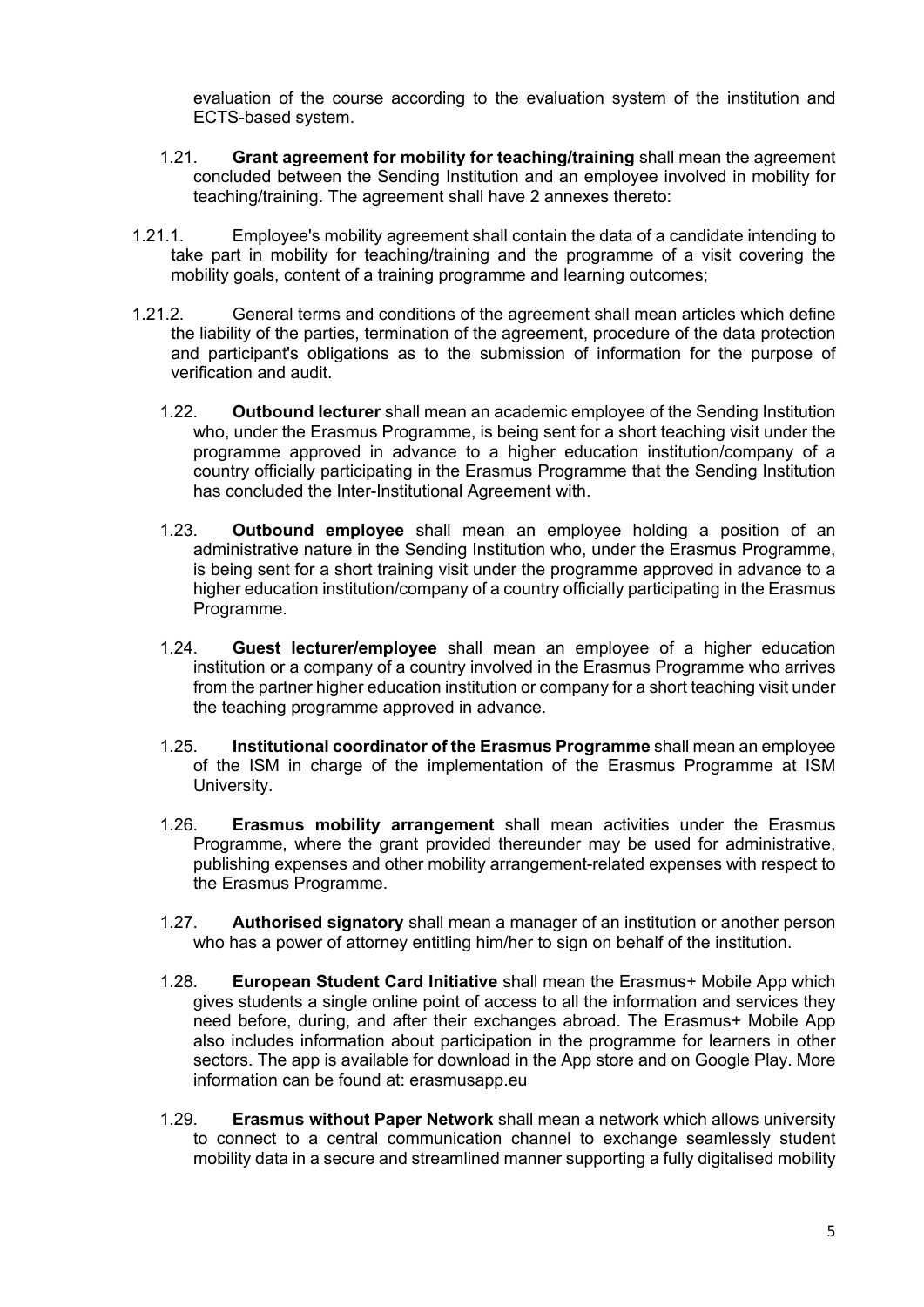management, including online learning agreements and digital inter-institutional agreements.

- 1.30. **Programme Countries** shall mean the EU Member States and the bellow mentioned third countries associated to the programme:
- members of the European Free Trade Association (EFTA) which are members of the European Economic Area (EEA): Norway, Iceland, Liechtenstein;
- acceding countries, candidate countries and potential candidates: Republic of North Macedonia, Republic of Turkey and Republic of Serbia.
- 1.31. **Partner Countries** shall mean entities from other third countries non-associated to the Programme which can be eligible in Erasmus+ actions in duly justified cases and in the Union interest.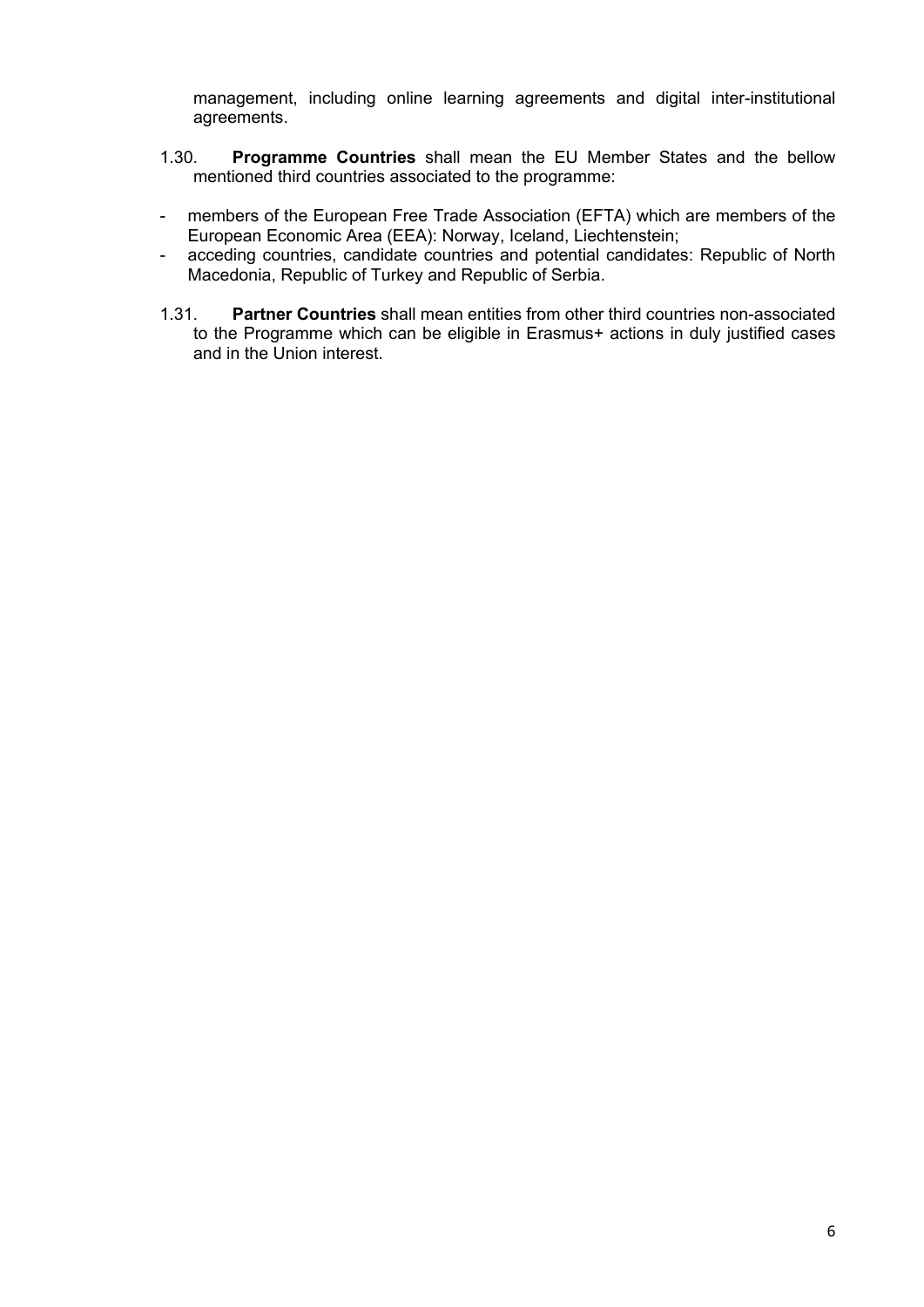### **2.REGULATIONS ON STUDENTS MOBILITY FOR STUDIES**

#### <span id="page-6-0"></span>**2.2. Who and how can participate in the programmes of mobility for studies**

- 2.2.1. All full-time students of all study cycles (bachelor's, master's and doctoral studies) who were allocated a place in an exchange programme during the selection, who have confirmed it following the established procedure (see [2.2.23](#page-9-0)), who submitted the required documents and were compliant with the requirements of the programme prior to their departure may participate in the exchange programme for studies. Students shall be notified of the requirements for the participants of exchange programmes during the selection.
- 2.2.2. A total period of mobility of students involved in the Erasmus exchange programme shall not exceed 12 months (360 days) in each cycle of studies, including all periods of mobility for Erasmus studies in Programme and Partner countries, and Erasmus training. The Erasmus physical exchange period should not be shorter than two months. The time spent on exchange programmes should not exceed more than a half of the total duration of studies at home university.
- 2.2.3. Bachelor students may participate in the exchange selection for studies only upon successful completion of the first semester. Students are allowed to leave for exchange not earlier then on third semester
- 2.2.4. Master students may participate in the exchange selection for studies during the first or second semester and leave for exchange during second or third semester respectively.
- 2.2.5. Doctoral students may participate in the study exchange programmes only upon successful completion of the first year of studies. Doctoral mobility to better meet the diverse learning and training needs of doctoral candidates and to ensure equal opportunities, doctoral candidates and recent graduates ('post-docs') can undertake short-term or long-term physical study or traineeship mobility periods abroad. Adding a virtual component to the physical mobility is encouraged. Doctoral mobility for studies duration from 2 to 12 months from 5 to 30 days.
- 2.2.6. Mobility action of Erasmus+ programme:
	- 2.1.6.1 blended mobility is a combination of physical mobility with a virtual component facilitating a collaborative online learning exchange and teamwork;
	- 2.1.6.2 blended intensive programme mobility;
	- 2.1.6.3 mobility from Erasmus+ Programme Countries to Partner Countries university may use up to 20% of funds awarded to each higher education mobility project to fund outgoing mobility of students and staff from the higher education institutions located in Programme Countries to any Partner Countries in the world (Regions 1-14 Erasmus Programme Guide).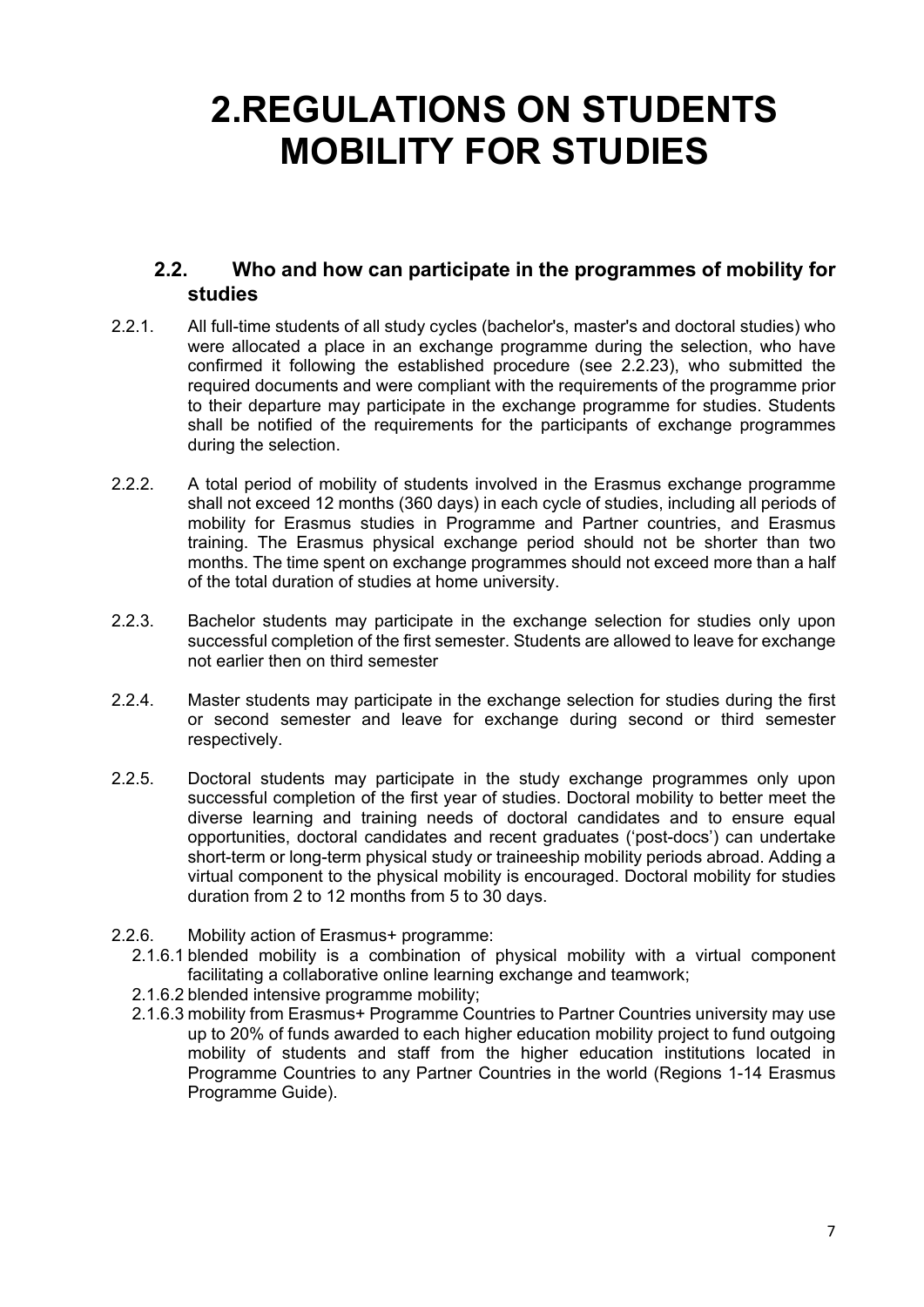#### **2.2. Notification and selection of students**

- 2.2.1. Information on exchange programmes' possibilities are provided to students by the ISM International Studies Office via ISM, also is available on the ISM website ([www.ism.lt,](http://www.ism.lt/) see exchange programmes), e-learning system, billboards at the university as well as during information events and individual consultations.
- 2.2.2. The selection for bilateral and Erasmus+ exchange programmes for studies shall be carried out simultaneously, except for the cases, where it is agreed upon otherwise in the exchange programme agreement with the partner university.
- 2.2.3. There shall be two exchange selections at ISM during academic year:
- 2.2.3.1. FALL SELECTION (for going on exchange in spring semester) takes place during from the end of August till the second week of September. The start date is flexible the end date should be no later than in the second week of September;
- 2.2.3.2. SPRING SELECTION (for going on exchange in fall semester) shall start on the second week of February;
- <span id="page-7-0"></span>2.2.4. Additional rounds may be organized after each selection, if needed.
- 2.2.5. Full-time students are invited to participate in both selections. The main criteria for participating in exchange selection:
- 2.2.5.1. Students must have no more than 1 academic failure;
- 2.2.5.2. There is no GPA ((weighted) grade point average) criteria for students, participating in exchange selection, applying for exchange programme at Partner university that have one, two accreditations, or no accreditations at all;
- 2.2.5.3. Students must have GPA no lower than 7, participating in exchange selection, applying for exchange programme at triple crown accredited Partner university (AACSB, EQUIS, AMBA accredited universities).\*except for students of doctoral studies who are not subject to the requirement for the average of the evaluation of study subjects.
- 2.2.6. Doctoral students selection for short mobility selection:
- 2.2.6.1. Short mobility selection will be announced by Doctoral School via students email on the September.
- 2.2.7. The selection for double degree exchange programmes may be carried out at different times, depending on different requirements indicated in double degree programme agreement with the Partner university.
- 2.2.8. General requirements for double degree programmes are the same as for bilateral and Erasmus+ exchange programmes, however, there may be additional requirements to be fulfilled too. Students shall be informed prior the selection about exact requirements.
- 2.2.9. If double degree students will receive Erasmus grant it will be allocated fore to semester automatically.
- <span id="page-7-1"></span>2.2.10. Additional rounds of exchange selection may be announced in the event of remaining funds allocated for mobility for studies or vacant exchange places in receiving institutions. Full-time students are invited to take part in additional rounds of selection. The criteria for participating in the additional rounds of exchange selection is the same as for the main exchange selections.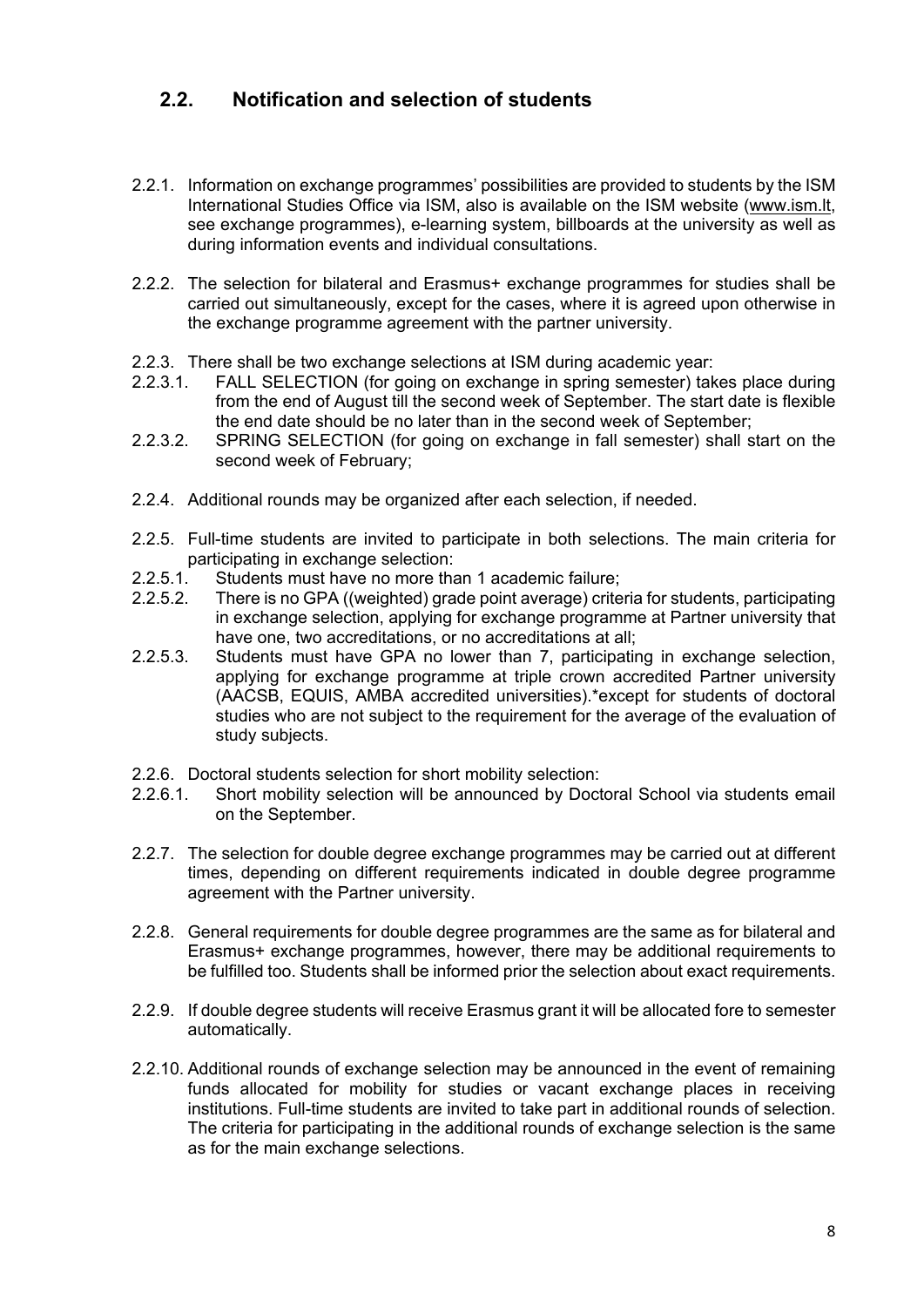- 2.2.11. Students (undergraduate and graduate) shall be selected to the exchange programmes for studies by the means of competition. All students, who have complied with the selection criteria, who have timely submitted the required documents which are filled out correctly shall be considered for the competition ([2.2.4](#page-7-0) or [2.2.10\)](#page-7-1):
- 2.2.11.1. Online application form;
- 2.2.11.2. Motivation letter (in English);
- 2.2.11.3. Student record excerpt (in English);
- 2.2.11.4. Copy of Language proficiency document (if required by exchange university);
- 2.2.12. Doctoral students shall be selected to the exchange programmes for studies by the means of competition. Students are required to submit the following documents:
- 2.2.12.1. Consent of a Partner university to receive and/or consent of a scholar of such institution to mentor a person studying in doctoral studies within the area of his/her research (theoretical and empirical);
- 2.2.12.2. Task list of studies abroad signed by a research adviser at ISM;
- 2.2.12.3. Selection and final decision will be made by Doctoral Selection Committee;
- 2.2.12.4. Students participating in the competition who are the employees of the ISM shall coordinate their participation in the programme with the head of their department who shall confirm the consent by a signature on the application form of the participant.
- 2.2.13. Students (undergraduate and graduate), participating in exchange selection may choose up to five partner universities where they would like to go on exchange programmes and rank it according to personal preferences. The preferences need to be indicated in the online application form.
- 2.2.14. Exchange selections may be planned and implemented online via ISM Students' Information System (UNIMETIS) and MY.ISM online platform, with no requirements of printed copies to be presented to International Studies Office.
- 2.2.15. Documents submitted for the competition may be amended prior to the competition, but not later than 2 weeks before the date of the competition, having notified all students of the study programmes who may potentially participate in the selection of the amendments made. Students shall be familiarized with the explicit requirements of the competition during the information seminars organised prior to the competition. In addition, all information shall be sent to students of relevant courses via email and it shall be available on the ISM e-learning system and/or ISM website.
- 2.2.16. The student selections criteria shall be the results of the academic activity (weighted GPA), motivation to study abroad, active participation of students involved in the Erasmus programme and other international mobility programmes in the activity of mentors and/or assistants of the International Studies Office as well as the compliance of the study programme proposed by the receiving institution with the study programme of the ISM. The results of the academic activity of students studying in doctoral studies (of long term mobility selection) shall not be subject to evaluation. In the competition ranking the priority shall be given to students studying in doctoral studies. Where several students studying in doctoral studies apply, the priority shall be given to students of senior courses. Selection criteria, their sequence and regulations of the competition may be amended and supplemented. Students shall be familiarized with the explicit criteria and regulations at the beginning of every academic year.
- 2.2.17. The activity and efficiency of students' participation in the mentors' activity (Buddy programme) shall be evaluated by representatives of ISM section of Erasmus Student Network (ISM ESN) or ISM Students Association. During the competition one student may score up to 0.5 of an additional point for being a buddy for international student at ISM University of Management and Economics. At the Bachelor level points are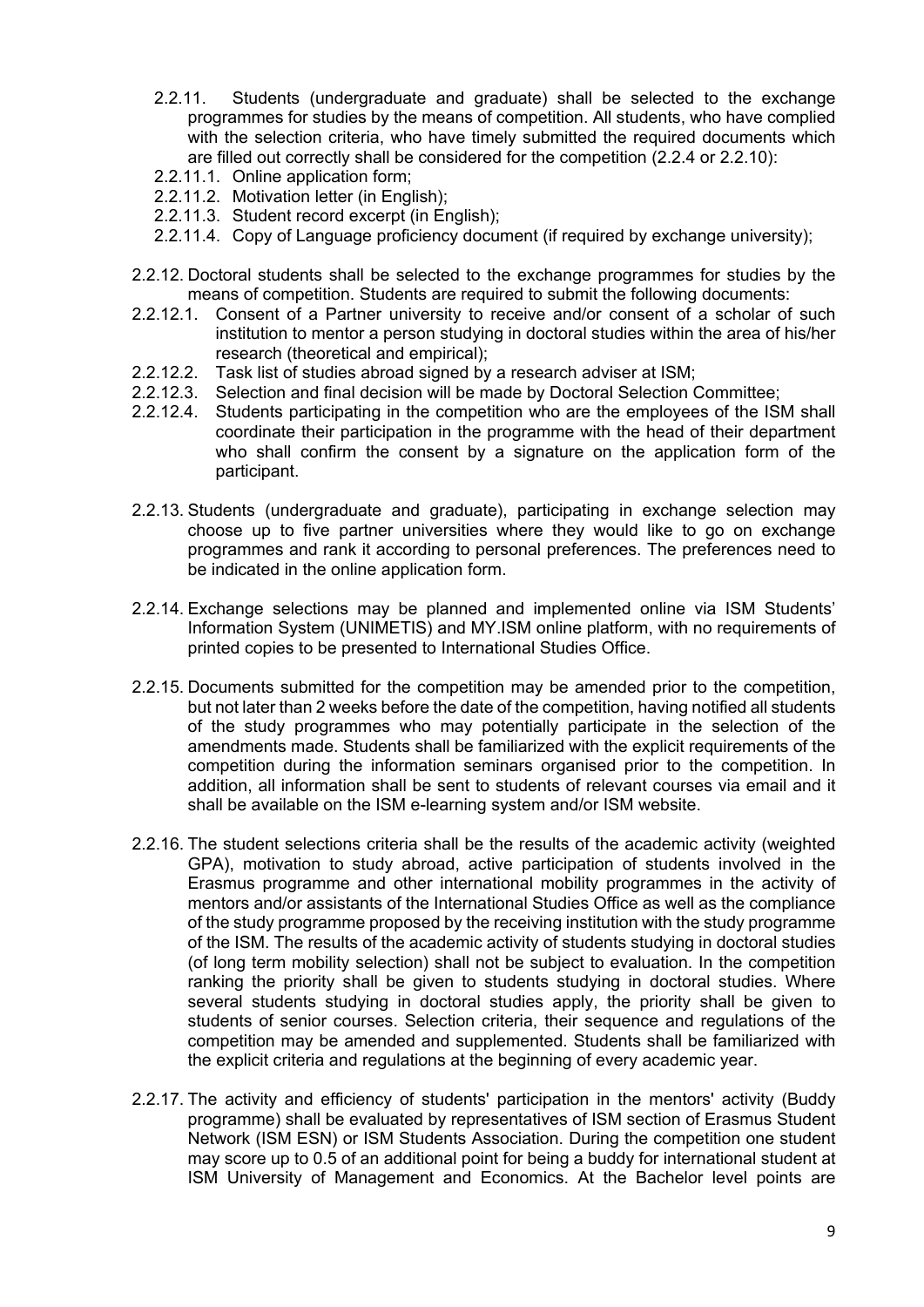allocated for every completed semester in which the student was involved in buddy activities. If ISM Bachelor student continues studies at ISM Master, he/she may use these additional points in the selection as well. Points earned for buddy activities of one semester may be used only once. Student may choose in which selection the points are to be used and informs the International Studies Office during the application for exchange selection about the fact. Detailed information on the participation in the Buddy programme and its evaluation shall be provided in the "Programme of Mentors and Assistants" of the ISM ESN and ISM Students Association.

- 2.2.18. Additional points can be added to the applicant's competitive score either for the mentoring activities or for assistance to the International Studies Office activities. Additional points can be summed up but can be used only once.
- 2.2.19. The selections competition of students wishing to participate in the programmes of mobility for studies shall be advertised, organised and coordinated by the ISM International Studies Office.
- 2.2.20. A competitive score of contestants to the exchange programme for studies shall be calculated as follows:

 $CS = WGPA + AP$ , where:

CS– competitive score in specific selection round;

WGPA– weighted GPA of all completed courses by the beginning of specific selection round;

AP– additional points for mentoring activities or for assistance to the International Studies Office.

For the students who scored the same number of points evaluation of student's motivation to participate in the programme shall stand as additional selection criterion and shall not be included in a competitive score, but the higher grade shall give the preference to students who scored the same number of points.

- 2.2.21. The competition ranking of candidates shall be drafted by the ISM International Studies Office on the basis of the data provided by students, and the final decision regarding the eligibility of participants, place of studies and timing as well as allocation of individual scholarships shall be made by the International Student Exchange Committee ("the Committee") consisting of the institutional coordinator of the Erasmus Programme / Team Leader of International Studies, coordinator of international studies, persons delegated by the Studies Department and members of the Student **Association**
- 2.2.22. All contestants shall be notified of the results of the competition via ISM e-mail not later than within 5 working days from the meeting of the Committee during which the selection results were approved.
- <span id="page-9-0"></span>2.2.23. Within 5 days from the notification of the competition results, students who were allocated an exchange place may approve or reject their participation in the programme under the proposed conditions (place of studies, timing and financing) to the coordinator of international studies. The refusal may be sent via e-mail. Students who have not submitted the refusal by the set date shall be considered as having agreed to participate in the exchange programme under the proposed conditions.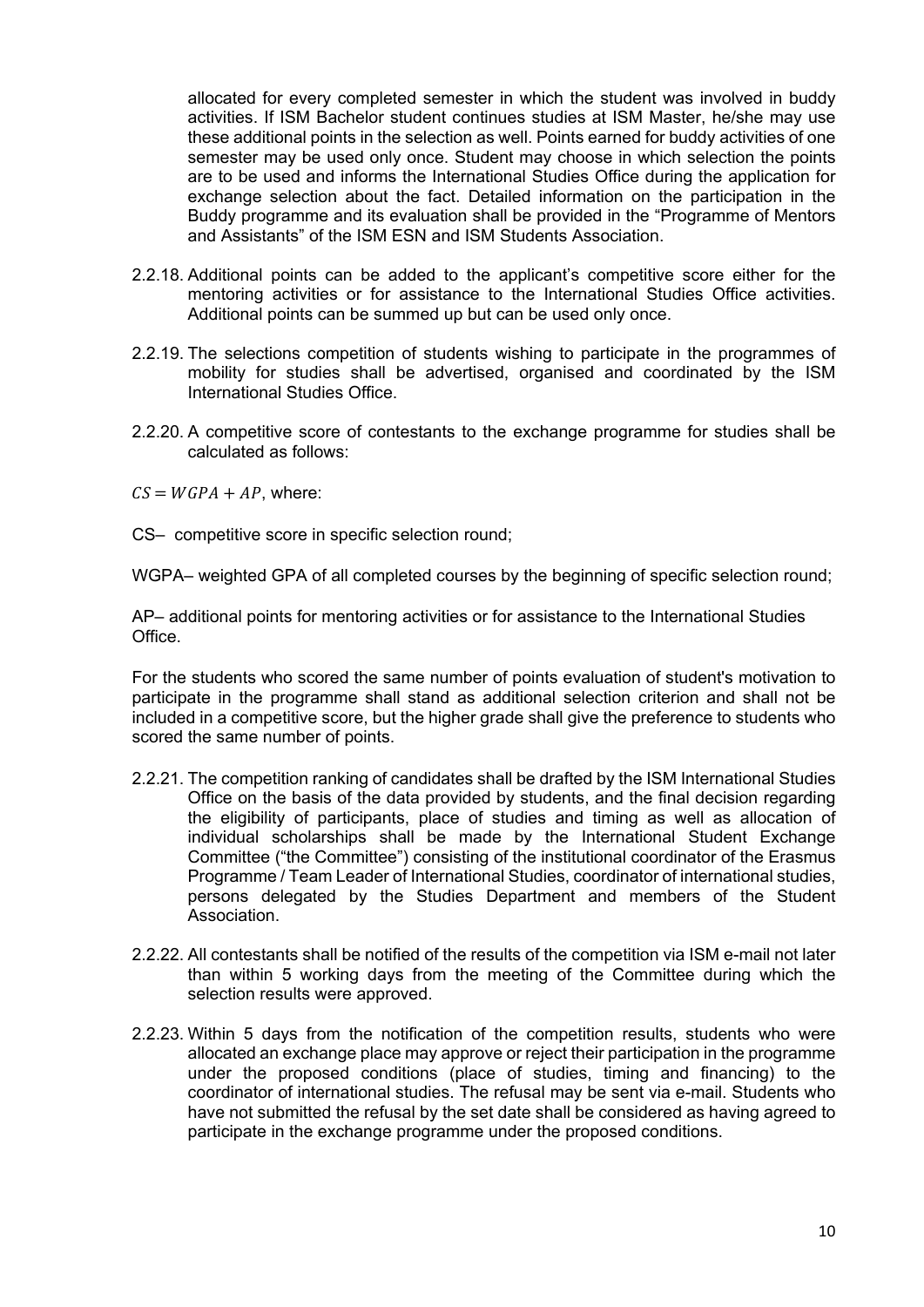- 2.2.24. Since there are online students' portals or other online students' information platforms at ISM, information mentioned above shall be provided to students online.
- 2.2.25. If a student who was awarded an exchange place and/or scholarship in the competition refuses to participate in the exchange programme after the deadline, he/she shall immediately submit an application to a coordinator of international studies addressed to the team leader of international studies requesting to withdraw him/her from the list of participants of the International Student Exchange Programme.
- 2.2.26. The selection results shall be approved by the means of the meeting of the Committee. Competition results: student number of students who have been awarded an exchange place, period of studies and names of institutions subject to mobility for studies shall be made publicly available, of the ISM International Studies, on the MY.ISM system. In the event of any changes in the competition list, they shall be approved by a separate protocol of the Committee.
- 2.2.27. Students who disagree with the results shall be entitled to file an appeal against the Commission within 3 working days after the competition results are announced to the students. The Committee must examine the appeal and provide their response within 5 days from the date of receipt of such an appeal.
- 2.2.28. Students who were awarded a student place and confirmed it may leave for the exchange programme only when they meet the requirements, if any, of the ISM partner university after the last semester prior to leaving under the International Student Exchange Programme. Students shall be notified of specific requirements set by the ISM partner university during seminars, in the e-learning system and after selection results of the International Student Exchange Programme are published.
- 2.2.29. In case a student no longer meets the eligibility requirements for participants of the Exchange Programme for studies at any time prior to the beginning of the exchange period (see [2.2](#page-6-0)), loses a status of the ISM full-time student or it turns out that there are other reasons for which he/she can no longer participate in the mobility programme (including but not limited insufficiency of the weighted average, etc.), the student shall lose the right to participate in the International Student Exchange Programme.
- 2.2.30. A final list of students participating in the International Exchange Programmes for studies shall be formed upon the completion of the last semester prior to leaving for the International Student Exchange Programme and upon receipt of academic results of the last semester from the Data Management Department. A final list of outbound students shall be approved by the order of the ISM Rector.

#### **2.3. Preparation for mobility for studies**

2.3.1 If a student does not refuse to participate in the student exchange programme within the set time frame, the ISM International Studies Office shall submit the confirmation on the student's participation and contact information to the receiving institution. Students shall follow all information sent by the receiving institution and published on the website as well as timely submit all requested admission documents to the receiving institution. "Admission letter" obtained from Receiving institution should be submitted to the ISM coordinator of international studies.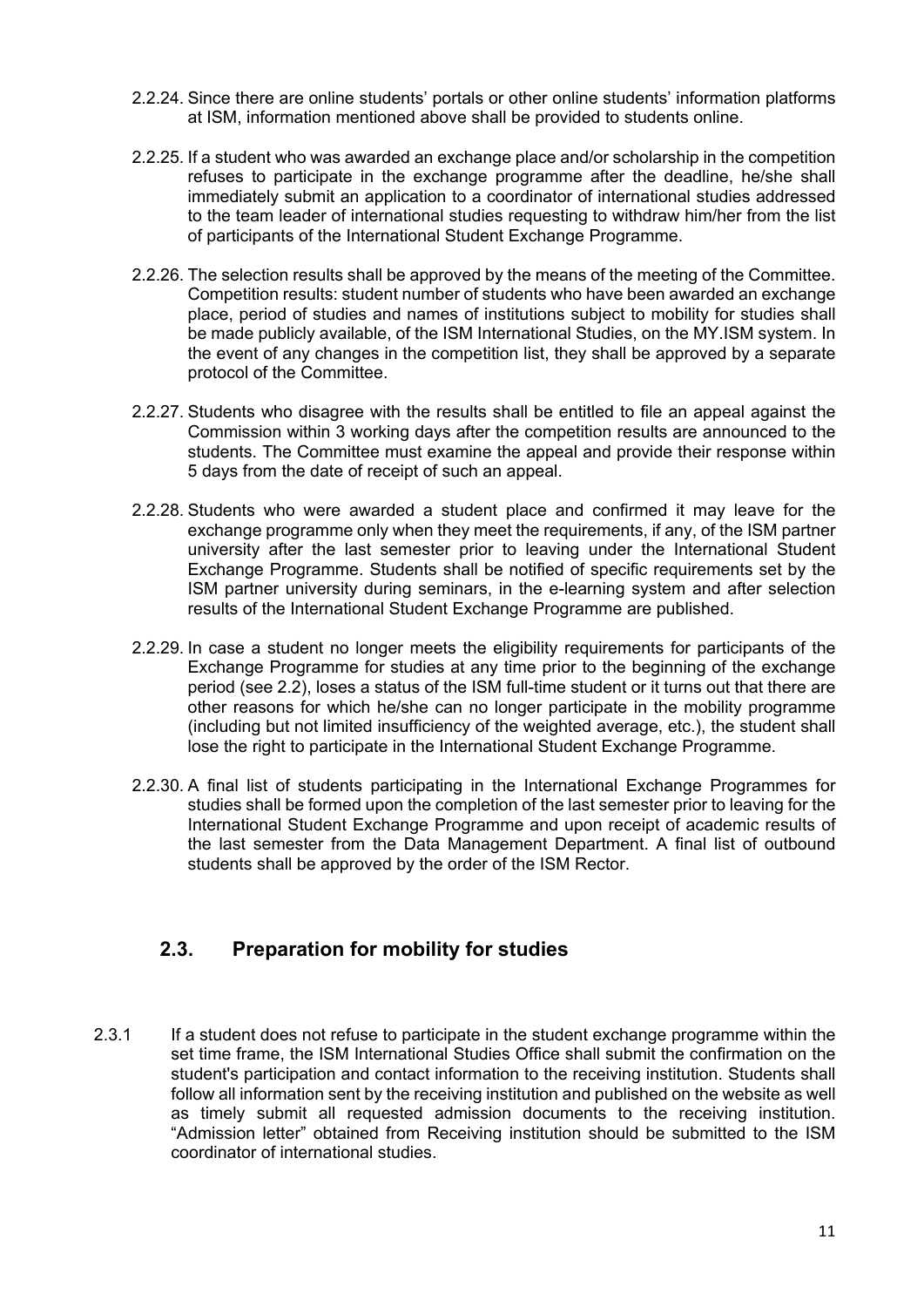- 2.3.2 Students intending to participate in the exchange programme shall follow all information related to the participation in a respective studies exchange programme sent via e-mail by the International Studies Office.
- 2.3.3 Students wishing to participate in the Erasmus Programme of mobility for studies shall undergo tests of the foreign language established by the European Commission. The test shall be conducted prior to signing the Learning Agreement. When the test results are received, the further language enhancement plan is discussed and online language course licences are granted (if necessary). Online language course licences shall be granted by the decision of the Committee. Students, having been provided with the online language course licences, shall assume the responsibility for following the online course.
- <span id="page-11-0"></span>2.3.4 All students intending to leave shall have the Learning Agreement approved and signed by the receiving institution prior to the beginning of studies abroad, where the study programme in line with the student's study field and level shall be coordinated with a representative of a relevant ISM study programme:
	- 2.3.4.1 students of bachelor's and international master's programmes with the Programme Director of their study programme;
	- 2.3.4.2 students of doctoral studies with the Dean of Doctoral Studies.
- 2.3.5 The learning agreement and all amendments of this agreement (if any) shall be signed by a student, a person in charge of a respective ISM study programme (see Item [2.3.4\)](#page-11-0) and a person in charge of the receiving institution. Bilateral exchange learning agreement shall be signed by student, a person in charge of a respective ISM study programme (see Item [2.3.4](#page-11-0)), a person in charge of the receiving institution and ISM coordinator of international studies.
- 2.3.6 Prior to leaving for the Erasmus Programme of mobility for studies all students shall sign individual grant agreements with the ISM irrespective of whether or not they have been provided with the Grant and shall familiarize with the annexes to the agreement. The grant agreement shall be signed upon receipt of a certificate from the receiving institution certifying the student's admission to a respective study programme and indicating the start and end dates of studies.
- 2.3.7 Students leaving for study exchange programmes shall take care of accommodation abroad, insurance, visa/temporary permit to reside in the country (if required) and all required travel documents.

#### **2.4. Responsibilities of outbound students**

- 2.4.1 Mobile students must send the coordinator of the ISM international studies the Learning Agreement and amendments thereto (if any) signed by the receiving institution before the mobility starts and within the first two weeks of studies abroad if any changes to the Learning Agreement are made.
- 2.4.2 Mobile students shall study according to the Learning Agreement approved by all parties – a student, Receiving and Sending Institutions – and shall follow the rules of the receiving institution.
- 2.4.3 Outbound students under the Erasmus programme of mobility for studies shall fulfil all obligations provided for in the grant agreement.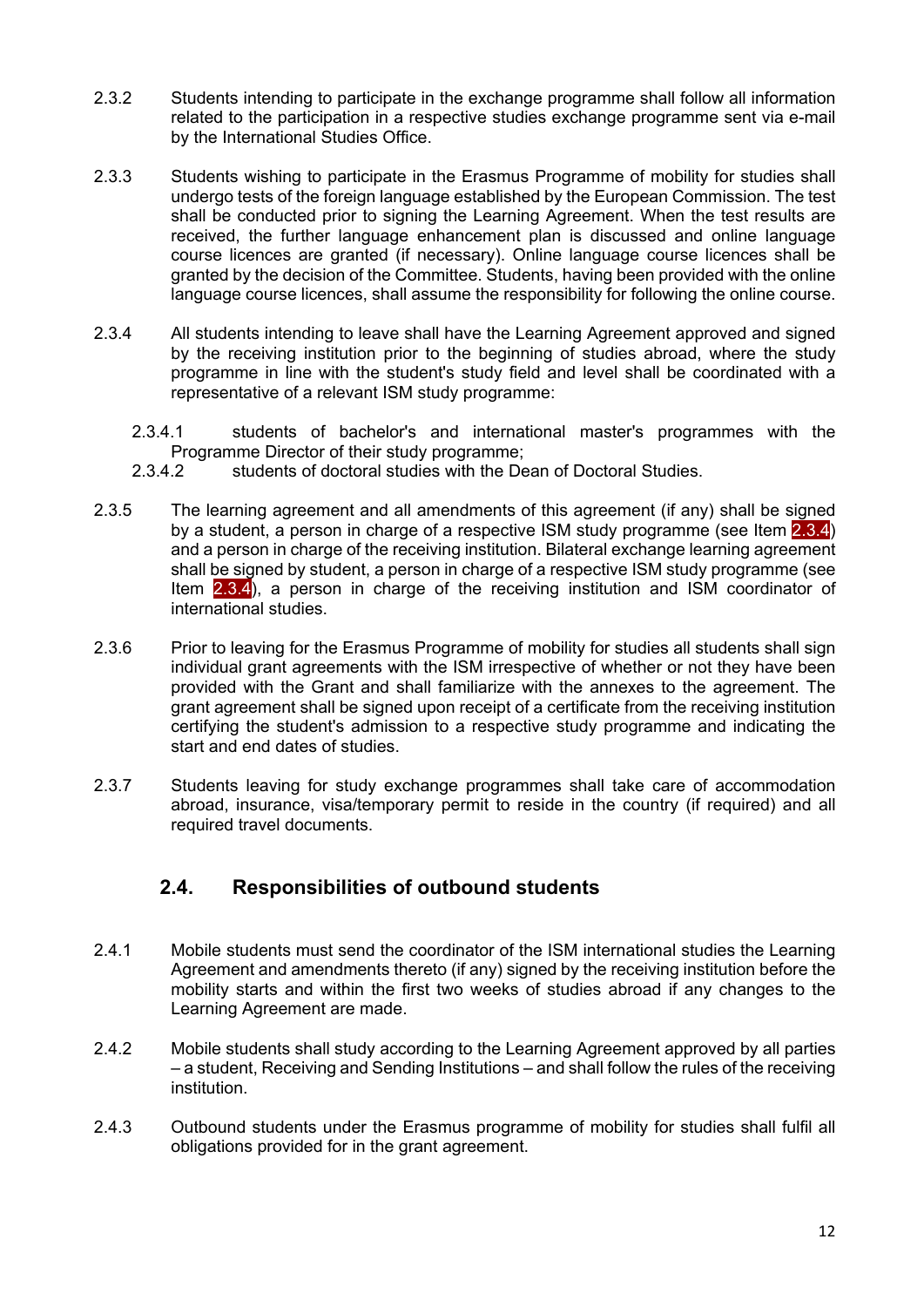- 2.4.4 Students, having returned from the programme of mobility for studies, shall submit the transcript of records on the followed subjects to the ISM international studies coordinator.
- 2.4.5 Students, having returned from the programme of mobility for studies, shall submit their feedback on an exchange period in the form requested by the International Studies Office.

#### **2.5. Financial conditions of mobility for studies**

- 2.5.1 Students leaving under the exchange programmes for studies shall pay the ISM tuition fee for a semester/semesters of studying abroad under the general procedure of the ISM, unless specified otherwise.
- 2.5.2 Students leaving under the exchange programmes for studies may be waved the tuition fee in the receiving institution according to the agreement concluded with the receiving institution. The conditions with the respect to the study fee in the receiving institution are defined in the bilateral agreement between the institutions and they may vary accordingly between the institutions.
- 2.5.3 Students shall participate in mobility for studies under the same conditions which would be applied when studying in the ISM, i.e. the discounts of the ISM study fee, if allocated, still apply.
- 2.5.4 A student shall incur all expenses related to leaving for the mobility programme for studies (including tickets, accommodation, visas, other travel documents and all other expenses) at his/her own risk and the ISM shall not be liable for such expenses. Accordingly, if after occurrence of such expenses it turns out that a student can no longer participate in the study mobility programme for any reasons, such expenses shall not be reimbursed.
- <span id="page-12-0"></span>2.5.5 An individual scholarship/grant for studies abroad may be allocated for outbound students of the Erasmus Programme of mobility for studies. The number and amount of scholarships shall be calculated every academic year taking into account the amount of funds allocated by the European Commission and state budget of the Republic of Lithuania for that year and amounts of scholarships approved by the European Commission by groups of countries:

| <b>Erasmus + programme countries and Partner countries</b>                                                                                                                                                                                         | <b>Mobility for studies</b> |
|----------------------------------------------------------------------------------------------------------------------------------------------------------------------------------------------------------------------------------------------------|-----------------------------|
|                                                                                                                                                                                                                                                    | EUR/ month.                 |
| 1 group:                                                                                                                                                                                                                                           | 520                         |
| The Republic of Iceland, Ireland, the Kingdom of Denmark,<br>the United Kingdom of Great Britain and Northern Ireland, the<br>Principality of Liechtenstein, the Kingdom of Norway, the<br>Grand Duchy of Luxembourg, the Republic of Finland, the |                             |

2.5.5.1 Scholarships amount: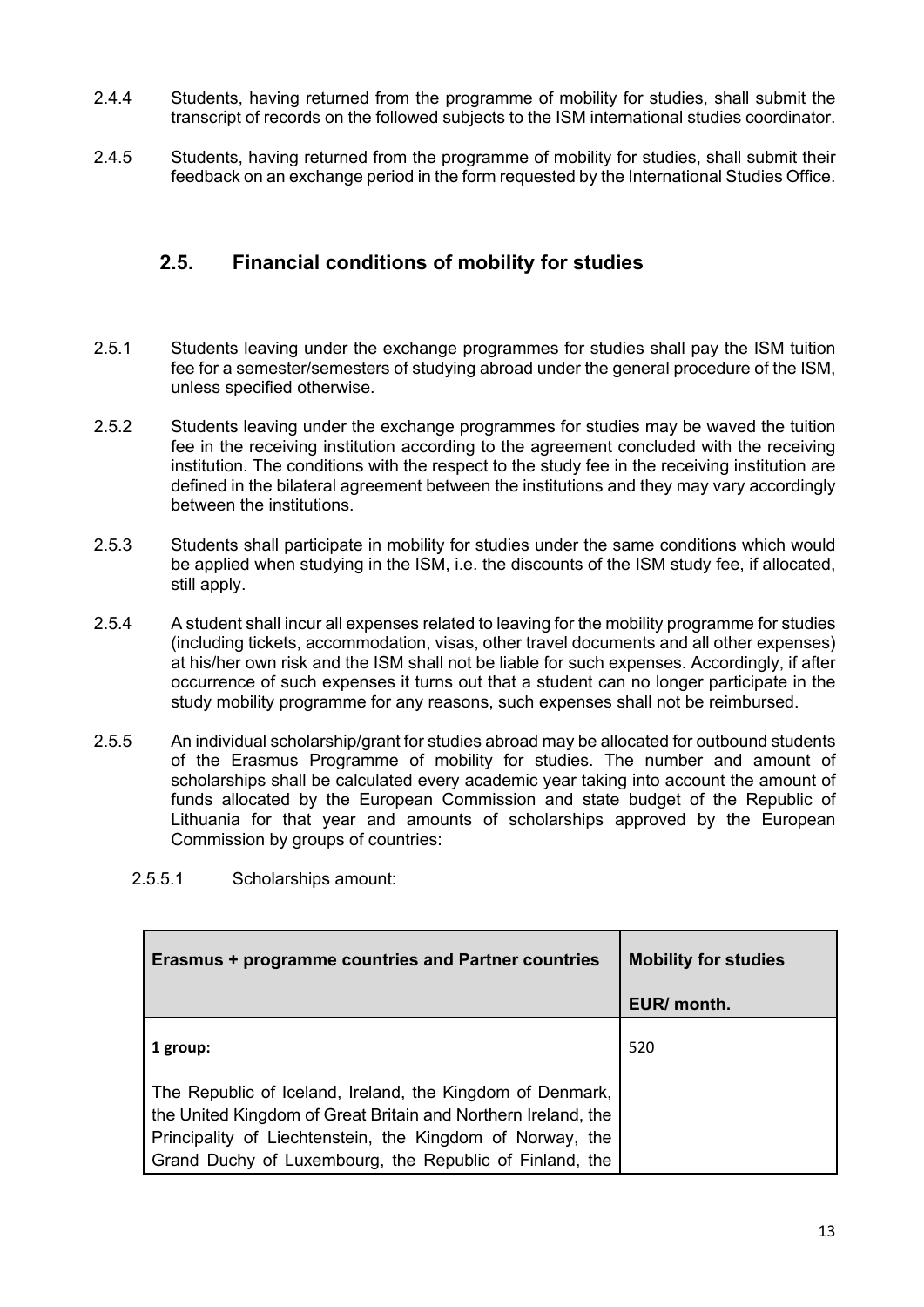| Kingdom of Sweden                                                                                                                                                                                                                                                                                                                             |     |
|-----------------------------------------------------------------------------------------------------------------------------------------------------------------------------------------------------------------------------------------------------------------------------------------------------------------------------------------------|-----|
| Erasmus+ Partner Countries from Region 14:                                                                                                                                                                                                                                                                                                    |     |
| Faroe Island, Switzerland                                                                                                                                                                                                                                                                                                                     |     |
| 2 group:                                                                                                                                                                                                                                                                                                                                      | 520 |
| The Republic of Austria, the Republic of Italy, the Kingdom of<br>Belgium, the Republic of France, the Hellenic Republic, the<br>Kingdom of Spain, the Republic of Cyprus, the Kingdom of the<br>Netherlands, the Republic of Portugal, the Federal Republic<br>of Germany                                                                    |     |
| Erasmus+ Partner Countries from Region 5:                                                                                                                                                                                                                                                                                                     |     |
| Andorra, Monaco, San Marino, Vatican City                                                                                                                                                                                                                                                                                                     |     |
| 3 group:                                                                                                                                                                                                                                                                                                                                      | 450 |
| The Republic of Croatia, the Republic of Slovenia, the Czech<br>Republic, the Republic of Bulgaria, the Republic of Estonia,<br>the Republic of Turkey, the Republic of Latvia, the Republic<br>of Poland, the former Yugoslav Republic of Macedonia, the<br>Republic of Malta, Romania, the Republic of Slovakia, the<br>Republic of Hungary |     |
| <b>Partner Countries</b>                                                                                                                                                                                                                                                                                                                      | 700 |
| 1-4 Regions: Albania, Bosnia and Herzegovina, Kosovo,<br>Montenegro,<br>Armenia,<br>Azerbaijan,<br>Belarus,<br>Georgia,<br>Moldova, recognized under international law                                                                                                                                                                        |     |
| Territory of Ukraine, Algeria, Egypt, Israel, Jordan, Lebanon,<br>Libya, Morocco, Palestine, Syria, Tunisia, Russia, recognized<br>in accordance with international law                                                                                                                                                                       |     |
| $6 - 13$<br><b>Regions:</b><br>Afghanistan,<br>Bangladesh,<br>Bhutan,<br>Philippines, India, Indonesia, Cambodia, China, Korea                                                                                                                                                                                                                |     |
| People's Democratic Republic, Laos, Malaysia, Maldives,<br>Myanmar, Mongolia, Nepal,                                                                                                                                                                                                                                                          |     |
| Pakistan, Sri Lanka, Thailand and Vietnam, Kazakhstan,<br>Kyrgyzstan, Tajikistan, Turkmenistan, Uzbekistan, Argentina,<br>Bolivia, Brazil, Ecuador, Guatemala, Honduras, Colombia,<br>Costa Rica, Cuba,                                                                                                                                       |     |
| Mexico, Nicaragua, Panama, Paraguay, Peru, El Salvador,<br>Venezuela, Iraq, Iran, Yemen, South Africa, ACP States,<br>Bahrain, United Arab Emirates, Qatar, Kuwait, Oman, Saudi<br>Arabia, Australia, Brunei, Chile, Hong Kong, Japan, USA,                                                                                                   |     |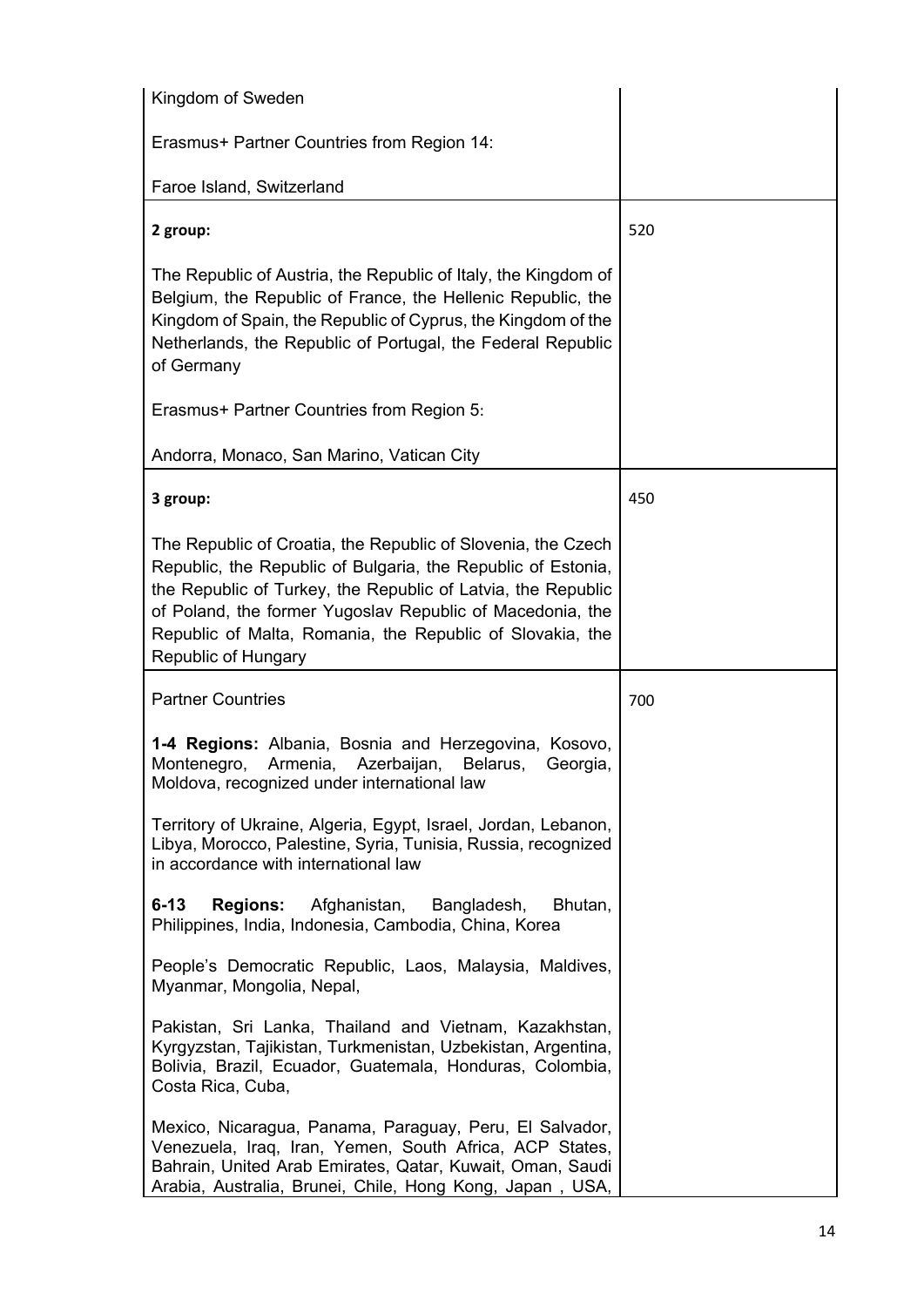| Canada, Korea                                            |  |
|----------------------------------------------------------|--|
| Republic, Macao, New Zealand, Singapore, Taiwan, Uruguay |  |

- 2.3.6 The scholarship for Erasmus studies to the same student in a respective cycle of studies may be allocated for the period of up to 12 months (360 days), including Erasmus mobility for studies in Programme and Partner countries and Erasmus training.
- 2.3.7 Double Degree students (applying for double degree programmes within European Union / EEA countries) are entitled for Erasmus scholarships as well. Erasmus scholarships shall be first allocated for two semesters. The scholarship will be awarded based on the competitive score.
- 2.3.8 Erasmus scholarships shall be allocated as follows:
	- 2.3.8.1 During both selections 80 percent of funds to be received for mobility for studies, shall be allocated to students: 60 percent of 80 percent shall be distributed during the spring selection and 40 percent – during the fall selection.
	- 2.3.8.2 Scholarships shall be allocated for students who scored the highest competitive score in percentage among years, programmes and cycles by taking into account the percentage of students who participated in exchange selection.<br>2.3.8.3 Doctoral students participating in the selection are give
	- Doctoral students participating in the selection are given the priority to receive the scholarship.
	- 2.3.8.4 Students who leave for a period longer than one semester shall be allocated a scholarship for the first semester.
	- 2.3.8.5

In case additional amount of money is received, students shall be allocated the scholarships according to competitive score of all selected students.

- 2.3.8.6 The remaining amount of funds of 20 percent for mobility for studies shall be allocated to students with highest GPA according to competitive score of all selected students.
- 2.3.8.7 The final decision regarding the allocation of Erasmus scholarships shall be adopted by the Committee.
- 2.3.9 Students who were awarded an Erasmus place but not a scholarship may participate in the Zero-Erasmus Grant Programme. In addition, the latter shall be included in a reserve list under which additional scholarships are granted provided any student who received a scholarship refuses to participate in the Programme or the institution receives additional funding.
- 2.3.10 The Erasmus scholarship shall not cover all expenses for studies abroad. An amount of a scholarship shall be determined taking into account the scholarship amounts set by the European Commission (see [2.5.5\)](#page-12-0) and the total amount of funds for student mobility received by the ISM. Students shall be notified of the amount of scholarships prior to their leaving for studies abroad. An exact amount of a scholarship, payment terms and conditions shall be laid down in the Grant Agreement.
- 2.3.11 The duration of Erasmus mobility for studies shall be calculated in months and days. The start and end dates of mobility shall be the dates referred to in the admission confirmation of the Receiving Institution and in the Learning Agreement.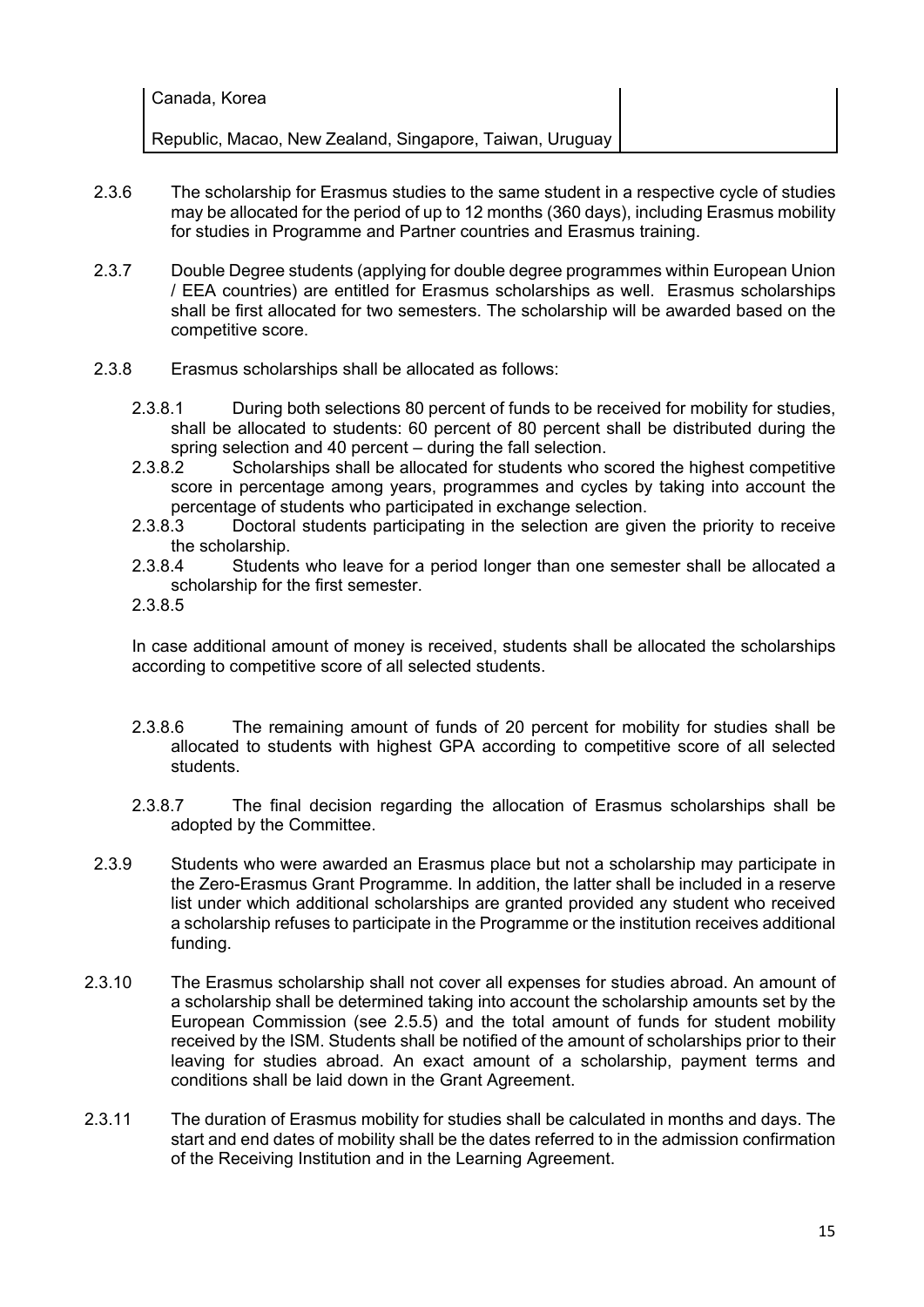- 2.3.12 The basic principles of the procedure for paying Erasmus scholarships shall be as follows:
	- 2.3.12.1. 80 per cent of the scholarship shall be paid prior to leaving for studies abroad;
	- 2.3.12.2. the remaining amount (20 per cent of a total scholarship) shall be paid after a student who has returned to the ISM submits the last part of the Learning Agreement filled out after the completion of mobility and signed by the receiving institution as well as fulfils all requirements provided for in the Grant Agreement. Statement of Period of Stay signed and stamped by the Receiving institution.
	- 2.3.12.3. The received filled out tests of the language evaluation, EU survey and ISM Exchange feedback form shall be considered the request to pay the outstanding amount of the scholarship.
- 2.3.13 If a student failed to spend the entire period in the receiving institution as defined in the agreement, the Erasmus scholarship shall be reduced. The total duration of studies and scholarship amount shall be recalculated in accordance with the period spent in the exchange programme (exact number of days).
- 2.3.14 If a student spent a period longer than specified in the agreement, the scholarship may be recalculated if there are outstanding amounts of funds received for student mobility. Otherwise additional days shall be a period that a zero grant is applied to. The decision regarding the recalculation of the scholarship in the event of the prolonged period shall be adopted by the Committee.
- 2.3.15 The Erasmus scholarship may be transferred to a student only after he/she has agreed to receive it, assumed responsibilities related thereto and signed the Grant Agreement. Students who failed to spend the entire attendance period in the receiving institution as provided for in the Grant Agreement or failed to fulfil obligations laid down in the Grant Agreement shall repay a portion of the scholarship for that period or the total amount of the scholarship. The decision regarding repayment of the scholarship shall be adopted by the Committee.
- 2.3.16 Students going abroad may apply to public and private funds for loans and other financial support.
- 2.3.17 In case a disabled person is participating in the Erasmus Programme of mobility for studies, he/she may be provided with an additional grant to satisfy the special needs due to the disability. Such a student shall submit a request and an application to the National Agency following the procedure established by the National Agency.
- 2.3.18 Disadvantaged students are students from poor families or single residents entitled to receive or receiving social allowances according to the Law on Cash Social Assistance for Poor Families and Single Residents of the Republic of Lithuania and/or who are under 25 years of age and to whom guardianship (curatorship) has been established until the age of majority or whose parents (one of the parents) are dead; such students participating in the mobility activity shall receive an increased amount for subsistence. A student shall submit the certifying documents prior to signing of the grant agreement.

#### **2.4. Recognition of the exchange programme's study results**

2.4.1 Having returned from studies abroad, students shall provide the International Studies Office with a third part of a Learning Agreement (After mobility), signed by a foreign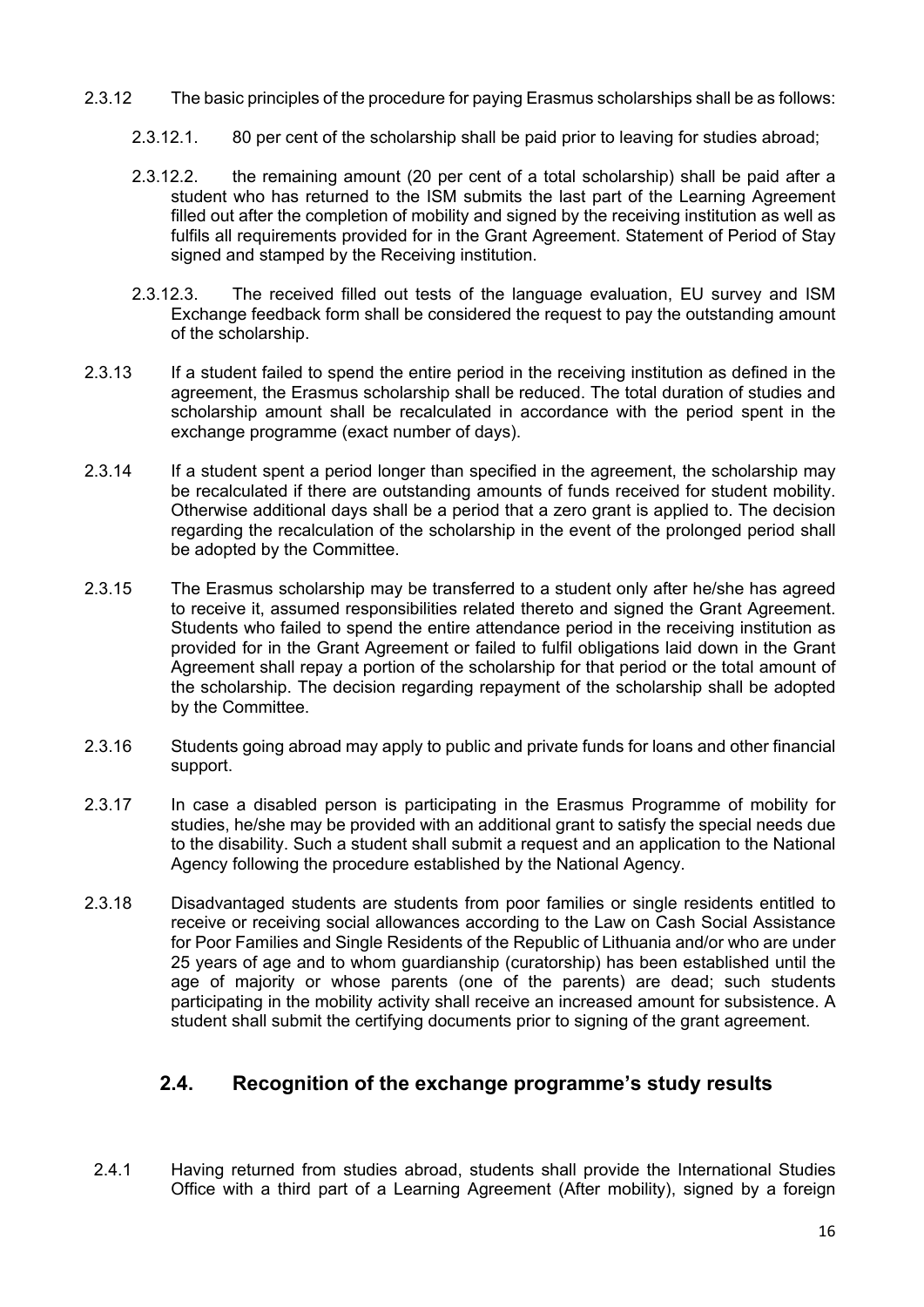university indicating learning results, received credits and marks with respect to the attendance and recognition of credits.

- 2.4.2 The recognition of credits and period of exchange programmes shall be carried out under the procedure effective in the ISM. If a student fulfilled all formal requirements (concluded the Learning Agreement, had amendments (if any) approved in due time) and successfully completed the entire study programme, then all received credits shall be fully recognised and accredited by the ISM and recorded in the diploma supplement.
- 2.4.3 If a student failed to comply with the Learning Agreement during studies abroad, courses included therein shall not be recognised, unless the Commission for Studies decides otherwise.
- 2.4.4 If a student is not satisfied with positive evaluations received during studies abroad and he/she has collected more than 30 ECTS during a respective semester abroad or has collected additional credits at the ISM (where the total number of credits of that semester equals 30 ECTS credits if such credits awarded at the ISM are added to credits awarded abroad), he/she may submit an application requesting not to transfer a part of credits received during studies abroad. The Commission for Studies shall make a decision as to accepting or rejecting the application. If a student has scored less than 30 ECTS credits, he/she cannot file an application requesting not to transfer the results of studies abroad.
- 2.4.5 If a student failed the exam(s) under the study programme provided for in the Learning Agreement and a sum of credits of followed and passed subjects is below 30 ECTS credits, he/she, having returned to the ISM, shall follow lacking subjects and take respective exams as well as pay an established tuition fee, unless he/she has been released from paying the study fee by the decision of the Commission for Studies.
- 2.4.6 In case a student received a negative evaluation of the subject followed in the receiving institution during studies abroad and he/she cannot re-take the exam for he/she has already returned to the studies at the ISM, he/she may be provided with a possibility to re-take the exam of the subject at the ISM, but only if a written consent from the receiving institution and ISM's International Studies Office has been received.

#### **2.5. Extension of a period of studies abroad**

- 2.5.1 A period of Erasmus studies abroad may be extended and the Erasmus student status remains unchanged, if the total duration of mobility, including the previous participation in the Erasmus Programme for studies/training, in a respective cycle does not exceed 12 months (360 days).
- 2.5.2 The Erasmus mobility period may be extended immediately after the current mobility period. There shall be marked interruption days in Mobility tool system and deducted from all period of stay.
- 2.5.3 The extension of the period of studies abroad for all exchange students shall be possible only when vacancies provided for in the bilateral agreement are available in the receiving institution or the receiving institution agrees to allocate an additional place, and a student successfully passed subjects provided for in the study programme. In the event of outbound students who leave for the first time and wish to extend their studies apply for the same student place, the student place shall be allocated to a student who is leaving for the first time. In case a student failed one or more subjects in the receiving institution as provided for in the Learning Agreement, the Committee shall consider the possibility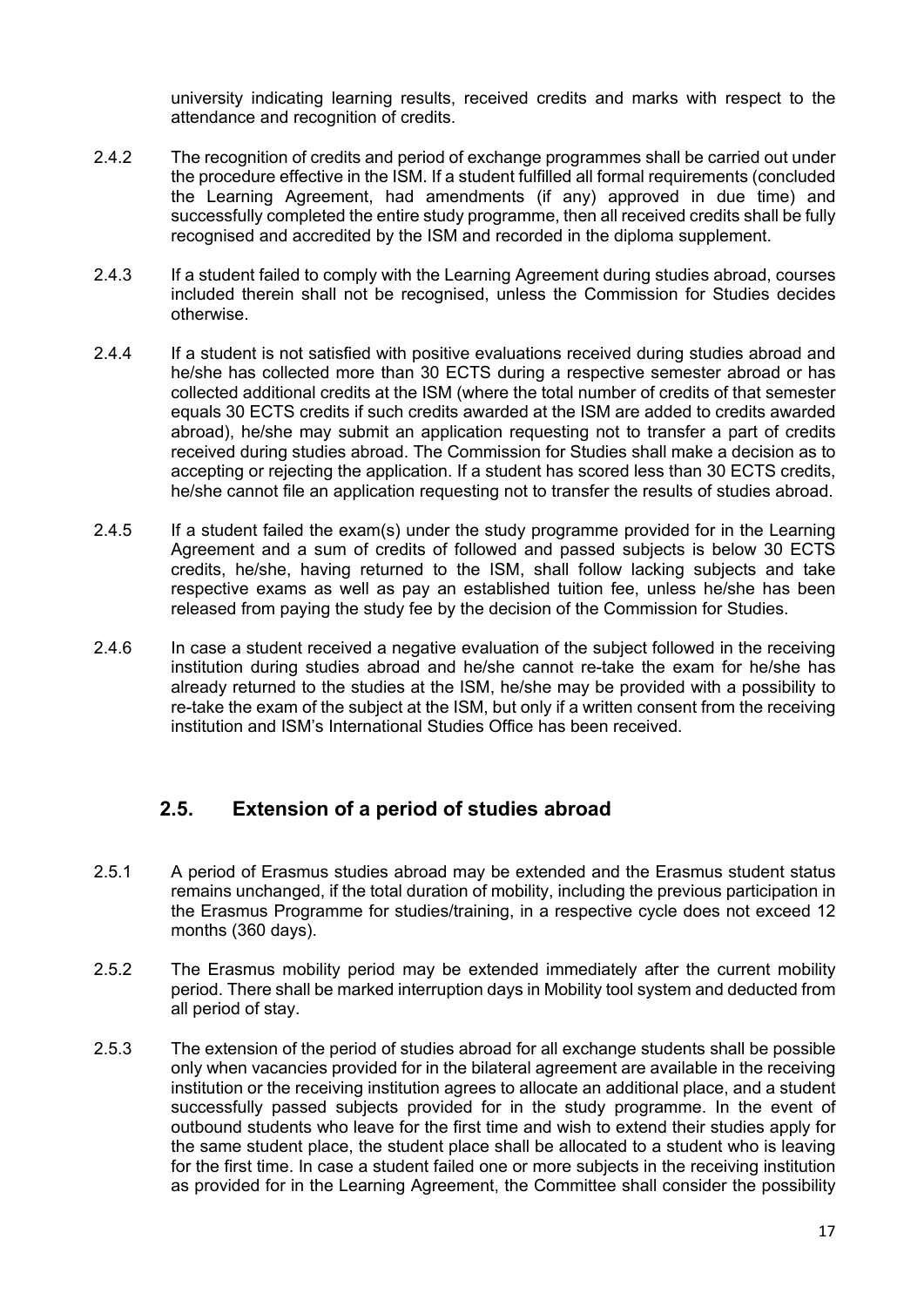to extend the mobility period. Students wishing to extend the exchange period shall notify the ISM International Studies Coordinator (in charge of outbound students) and an employee of the international relations department of the receiving institution (in charge of incoming students) thereof and receive their consents. In addition, student must receive a written consent from their ISM Programme Director confirming that there will be enough courses corresponding to the ISM study programme to be studied at the partner institution during the mobility extension period. A student may extend the studies for the next semester only with the consent of both institutions.

- 2.5.4 The application for the extension of exchange studies shall be submitted at least one month prior to the end of the current mobility period.
- 2.5.5 Students whose studies abroad are extended shall have the programme of studies abroad approved by a respective employee in charge of the ISM study programme prior to the beginning of a new period of studies abroad.
- 2.5.6 Financial conditions for extension of the Erasmus attendance period are defined in the annex to the Grant Agreement. In case a student was granted the scholarship during the first mobility period of the Erasmus Programme, its allocation for the second period shall be re-considered by the Committee taking account of priorities referred to in Item **Error! Reference source not found.**.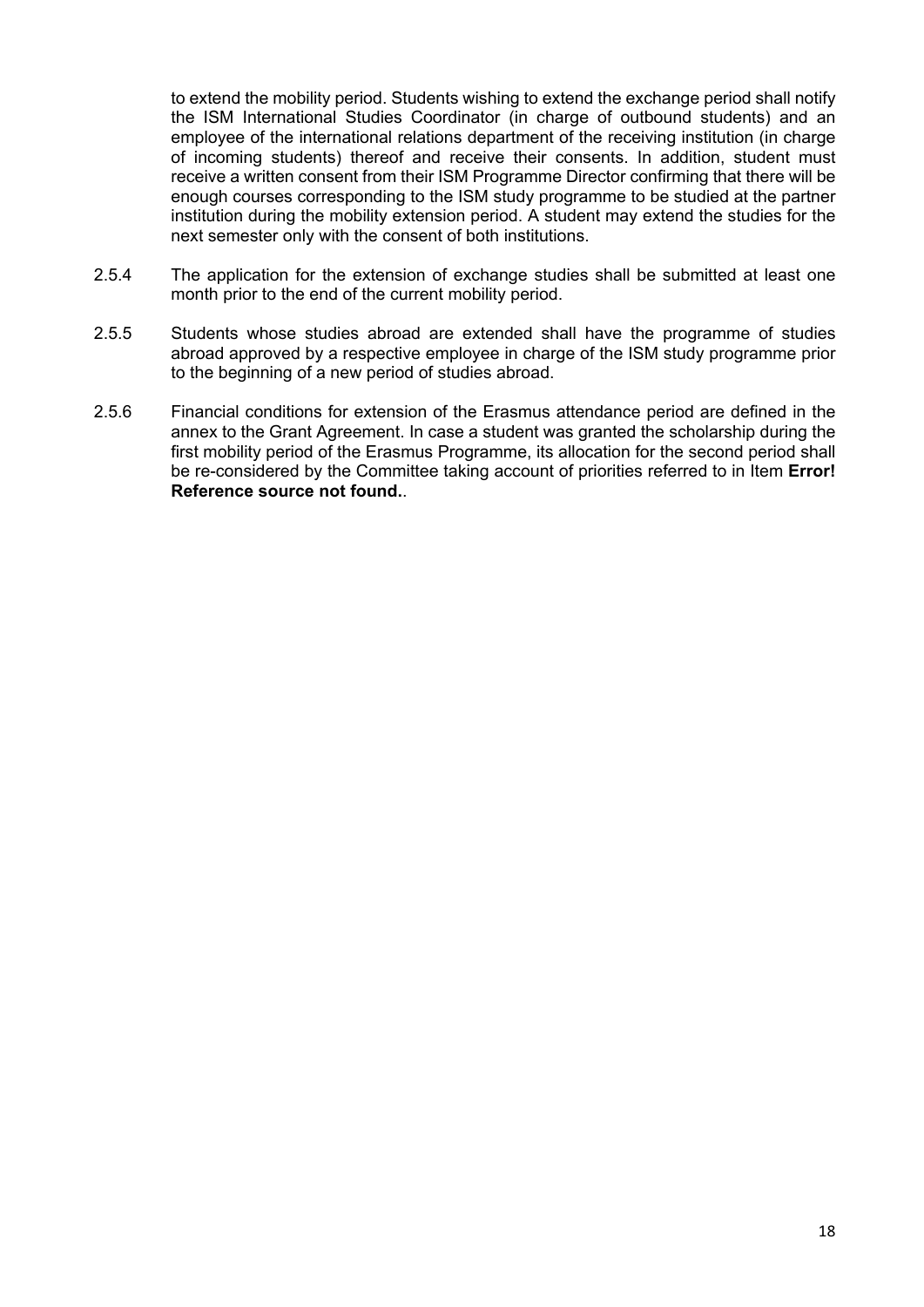# **1. MOBILITY FOR TRAINING**

#### **1.1. Eligibility criteria for participants in mobility for training**

- 1.1.1. All full-time students with good academic standing and recent graduates may participate in the Erasmus Programme of mobility for training (they must take part in the competition during the last year of studies, and training abroad shall be completed within a year from graduation prior to commencement of the next studies) if they have been awarded an Erasmus training place during the selection, confirmed it following the established procedure, submitted required documents and fulfilled the eligibility requirements prior to their departure.
- 1.1.2. Students who have a severe reprimand cannot participate in the Erasmus Programme of mobility for training.
- 1.1.3. Students/graduates who previously participated in the Erasmus Programme of mobility for studies/training and whose total period of mobility, including previous Erasmus studies/training and upcoming period of Erasmus mobility, will exceed 12 months (360 days) during the current cycle of studies cannot take part in the Erasmus Programme of mobility for training.

#### **1.2. Requirements for the location and timing of training**

- 1.2.1. An eligible organisation for training shall be any higher education institution granted with the ECHE or any public or private organisation operating on the labour market or in the areas of education, training and youth affairs. All participating organisations shall be established in any country of the Programme.
- 1.2.2. EU institutions and other EU authorities, including specialised organisations administering EU programmes, such as national agencies, cannot be receiving institutions.
- 1.2.3. An employee in charge of training of the Career Centre shall evaluate the eligibility of the receiving organisation.
- 1.2.4. The duration of training abroad shall be between 2 and 12 months.

#### **1.3. Notification and selection of students**

1.3.1. The Career Centre shall provide information on a possibility to carry out training abroad on the ISM website, billboard of the career centre, via e-mail and during individual consultations.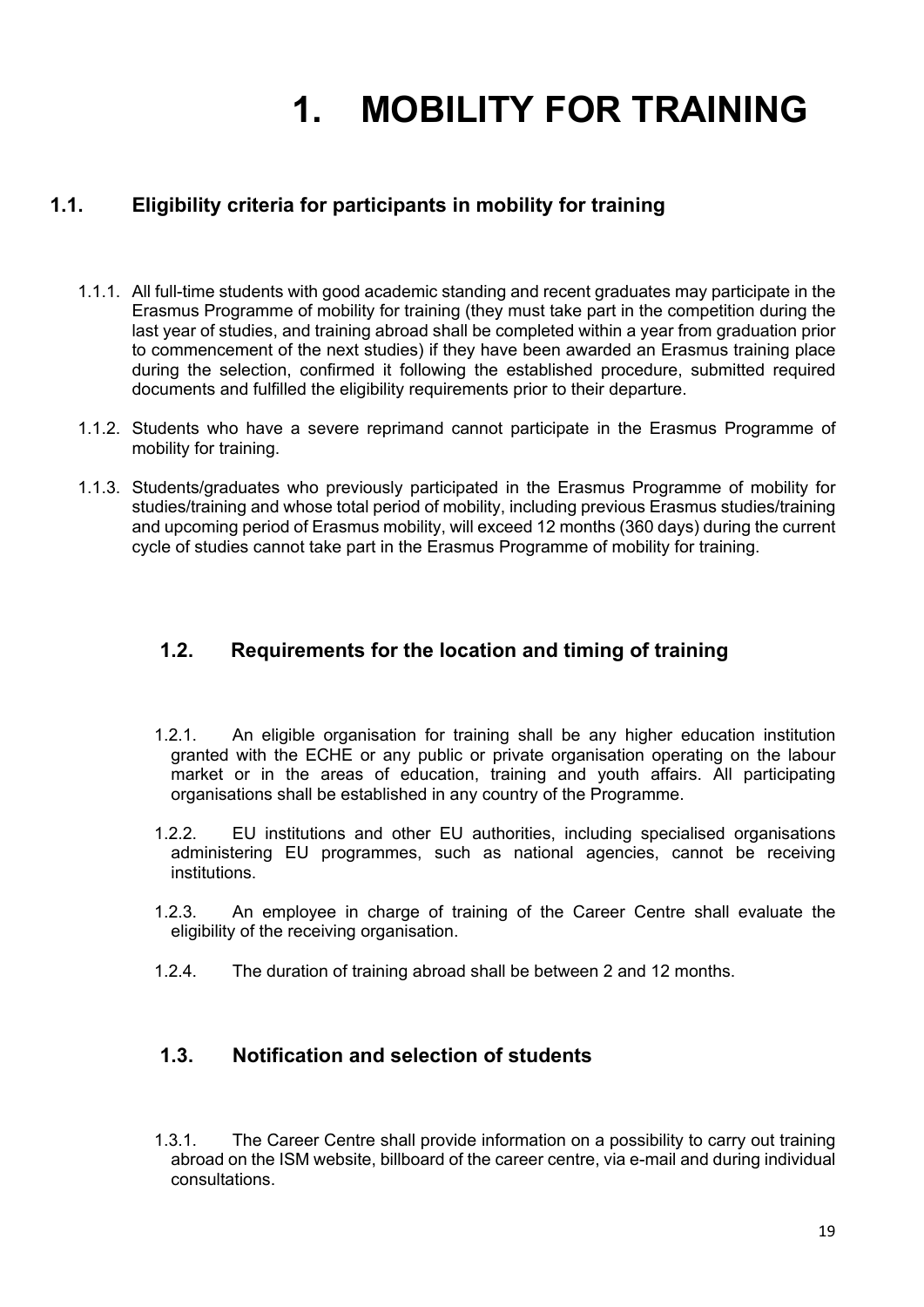- 1.3.2. Students shall be selected to training abroad by way of competition. All students compliant with the selection criteria who have timely submitted the following documents which are filled out correctly may participate in the competition:
- 1.3.2.1. selection participant's application form;
- 1.3.2.2. motivation letter (in English);
- 1.3.2.3. consent of a receiving foreign organisation to receive a student/graduate for training (if a student/graduate has arranged his/her training in a foreign organisation).
	- 1.3.3. Documents required for the competition can be changed by sending institution no later than 2 weeks before the competition takes place.
	- 1.3.4. The competition for training abroad shall be conducted twice a year in May June and October – November. In the event of vacancies and/or received additional funding additional competition for training shall be advertised. Funding is allocated in the following proportions: 50 % of all grants are allocated in the first round, other 50 % - during the second round. Unused grants (if any) are allocated during the additional round.
	- 1.3.5. The main selection criteria for training shall be as follows:
- 1.3.5.1. results of an academic activity;
- 1.3.5.2. training provided for in the study programme;
- 1.3.5.3. intention to carry out training after graduation;<br>1.3.5.4. ability to independently find a training place:
- ability to independently find a training place;
- 1.3.5.5. students studying in doctoral studies<br>1.3.5.6. ability to independently find a training
- ability to independently find a training place in a foreign company included in Fortune Global 500 rating ([http://fortune.com/global500/](http://fortune.coim/global500/));
- 1.3.5.7. motivation to carry out training abroad, active participation in the activity of Erasmus mentors and assistants of the international studies department (if additional points for mentorship have not been used in the competition of Erasmus studies);<br>1.3.5.8. previous participation in an exchange programme
- previous participation in an exchange programme
	- 1.3.6. Selection criteria, their weight and sequence as well as regulations of the competition may be amended and supplemented. Explicit criteria and selection regulations shall be published on the ISM website at least 2 weeks before the competition takes place.
	- 1.3.7. The activity and efficiency of contestants' participation in the mentors' activity shall be evaluated by coordinators of international relations of ESN. The activity and efficiency of students' participation in the activity of assistants of the International Studies Office shall be evaluated by the employees of the International Studies Office in charge of appropriate activities. During the competition one student may score up to 0.5 of an additional point for the participation in the activity of mentors and/or assistants provided that additional points for mentorship or the activity of assistants have not been used in the competition of mobility for studies. The same additional points cannot be awarded twice (in mobility for studies and mobility for training).
	- 1.3.8. The ISM Career Centre shall advertise, organise and coordinate the competition for training abroad.
	- 1.3.9. The competitive score of the candidates shall be calculated by adding additional points to the average of academic results of all semesters for:
- 1.3.9.1. carrying out compulsory training (2 points);
- 1.3.9.2. intending to carry out training after graduation (2 points);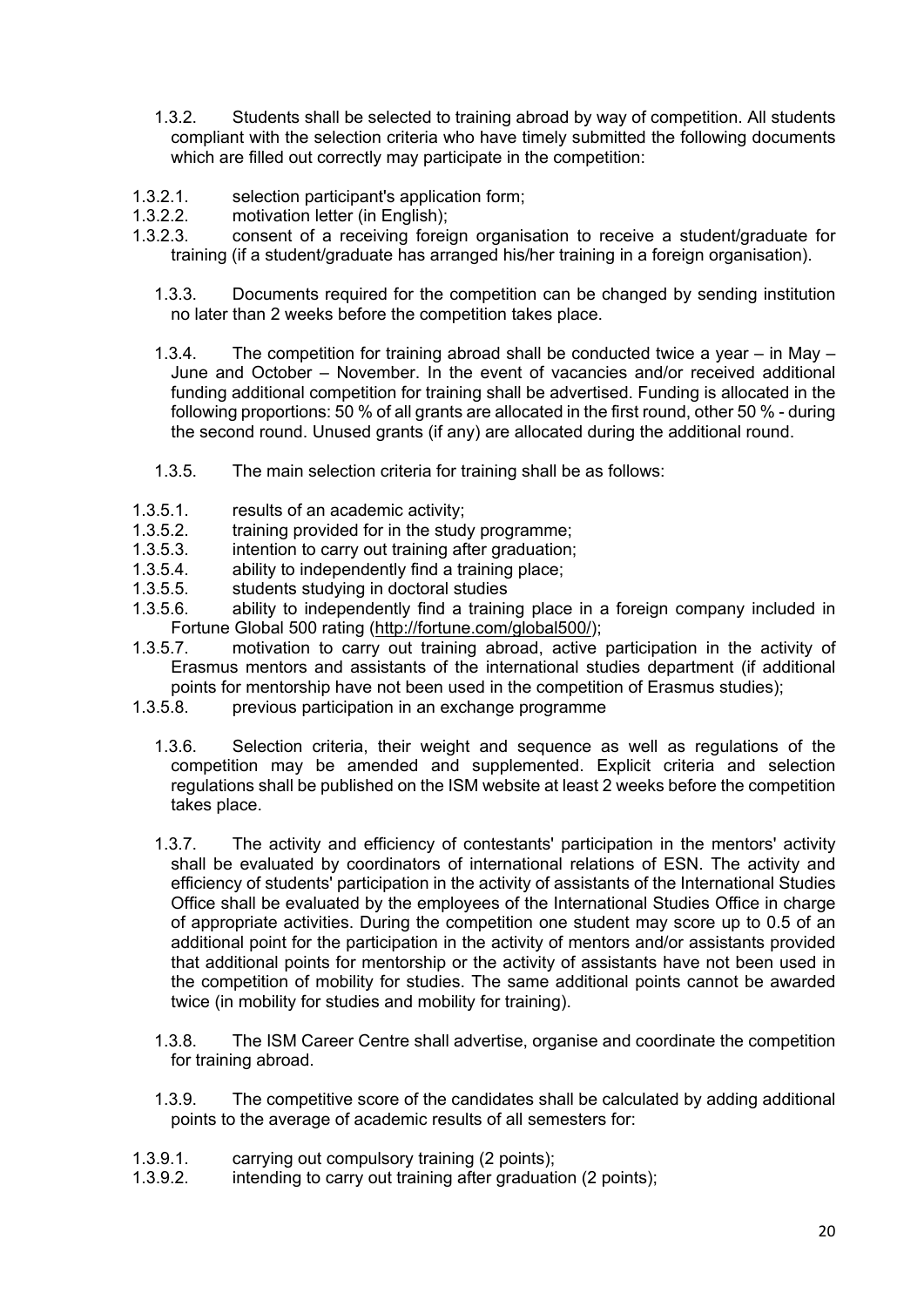- 1.3.9.3. finding of a training place (2 points);
- 1.3.9.4. students studying in doctoral studies (2 points)
- 1.3.9.5. finding of a training place in a foreign company in Fortune Global 500 rating (1 point);
- 1.3.9.6. in order to provide as many students as possible with an opportunity to participate in the Programme at least once, 1 point shall be added to participants who did not participate in any programme of International Study or Training Exchange;
- 1.3.9.7. participation in the activity of mentors or assistants (if a candidate took part in such activities and these points have not been used in the competition for exchange of studies) (up to 0.5 point);
- 1.3.9.8. motivation of a candidate to participate in the programme shall be an additional selection criterion which will not be subject to additional points.
	- 1.3.10. Contestants who have not found a training place yet may be assisted by the career centre through individual consultations.
	- 1.3.11. The career centre shall prepare the competition ranking of candidates based on the data provided in students' applications, and the final decision regarding the eligibility of a selected training place or of candidates, training place and timing as well as allocation of individual scholarships shall be adopted by the commission for selection for international student exchange ("the Commission") consisting of the Team Leader of Career Services, institutional coordinator of the Erasmus Programme and representative of the Studies department.
	- 1.3.12. All students and graduates who took part in the competition shall be notified of the results of the competition via e-mail not later than within 5 working days from the meeting of the Commission. Within 5 days from the notification of the competition results, the winners shall send a written consent/refusal to carry out training in a respective foreign organisation to the career centre or another person indicated in the competition documents via e-mail. The consent/refusal may be sent via e-mail. Contestants who failed to submit the consent before the deadline shall be removed from the list of selected candidates, and their scholarship (if any) shall be offered to other candidates in the list.
	- 1.3.13. If a student/graduate who was awarded a training place and scholarship in the competition refuses to go abroad to carry out training for serious reasons, he/she shall immediately submit an application to the career centre requesting to remove him/her from the list of the programme participants.
	- 1.3.14. The selection results shall be approved by the minutes of the meeting of the Commission. Competition results shall be made publicly available, i.e. on the ISM website. In the event of any changes in the competition list, they shall be approved by a separate protocol of the Commission. A final list of outbound students shall be approved by the order of the ISM Rector
	- 1.3.15. Contestants who disagree with the results shall be entitled to file an appeal against the Commission within 3 working days. The Commission must examine the appeal and provide their response within 5 days from the date of receipt of such an appeal.

#### **1.4. Preparation for training**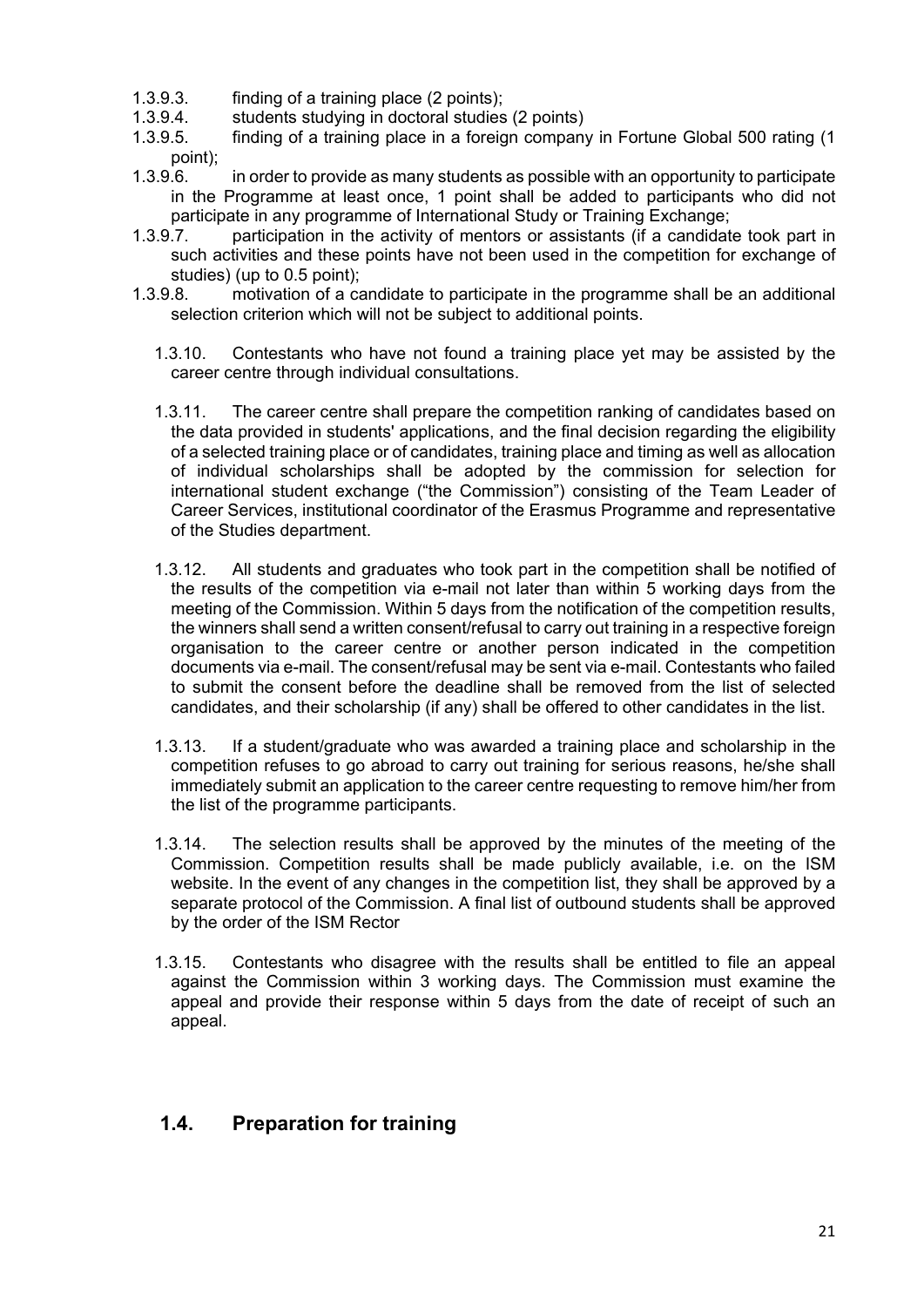- 1.4.1. The career centre shall provide students/graduates who won the competition with the information on mandatory documents to be filled out for the Erasmus Programme.
- 1.4.2. Prior to the beginning of training abroad all students/graduates selected during the competition shall have the programme of training in the receiving organisation approved by the Team Leader of Career Services and sign the Learning Agreement for Erasmus+ Training Mobility.
- 1.4.3. Any amendments to the training agreement shall be immediately approved by all three parties and shall be made within the first month from the beginning of training.
- 1.4.4. Prior to leaving for the Erasmus training, all students/graduates shall sign the Grant Agreement for Training with the ISM. The agreement shall be signed only after all three parties (apprentice, ISM and receiving organisation) have signed the Learning Agreement for Erasmus+ Training Mobility.
- 1.4.5. All outbound students/graduates shall be familiarised with their rights and duties laid down in the Erasmus student charter. The charter is an annex to the grant agreement and is provided to students with the agreement.
- 1.4.6. In case a student no longer meets the eligibility requirements for participants of the Training Exchange Programme at any time prior to the beginning of the Erasmus mobility for training period, the student shall lose the right to participate in the International Student Exchange Programme.

#### **1.5. Responsibilities of outbound students**

- 1.5.1. Outbound students/graduates shall follow all information related to training abroad sent via e-mail by the Career Centre.
- 1.5.2. Outbound students shall timely submit all required documents to the Career Centre.
- 1.5.3. Outbound students shall timely have their training programme and amendments (if any) approved by the Career Centre Manager.
- 1.5.4. Outbound students who may no longer participate in the programme shall immediately notify the Career Centre thereof.
- 1.5.5. Students/graduates who have been selected and confirmed for the Erasmus Programme of mobility for training shall undergo tests of the foreign language established by the European Commission and used for training in the receiving institution. The first test shall be conducted prior to signing the Learning Agreement for Erasmus+ Training Mobility. When the test results are received, the further language enhancement plan is discussed and online language course licences are granted (if necessary). Online language course licences shall be granted by the decision of the Commission. Students/graduates, having been provided with the online language course licences, shall assume the responsibility for following the online course. The second language test shall be conducted at the end of the mobility period.
- 1.5.6. Students/graduates shall spend the entire period in the receiving organisation as specified in the grant agreement. If a student/graduate terminates training in a company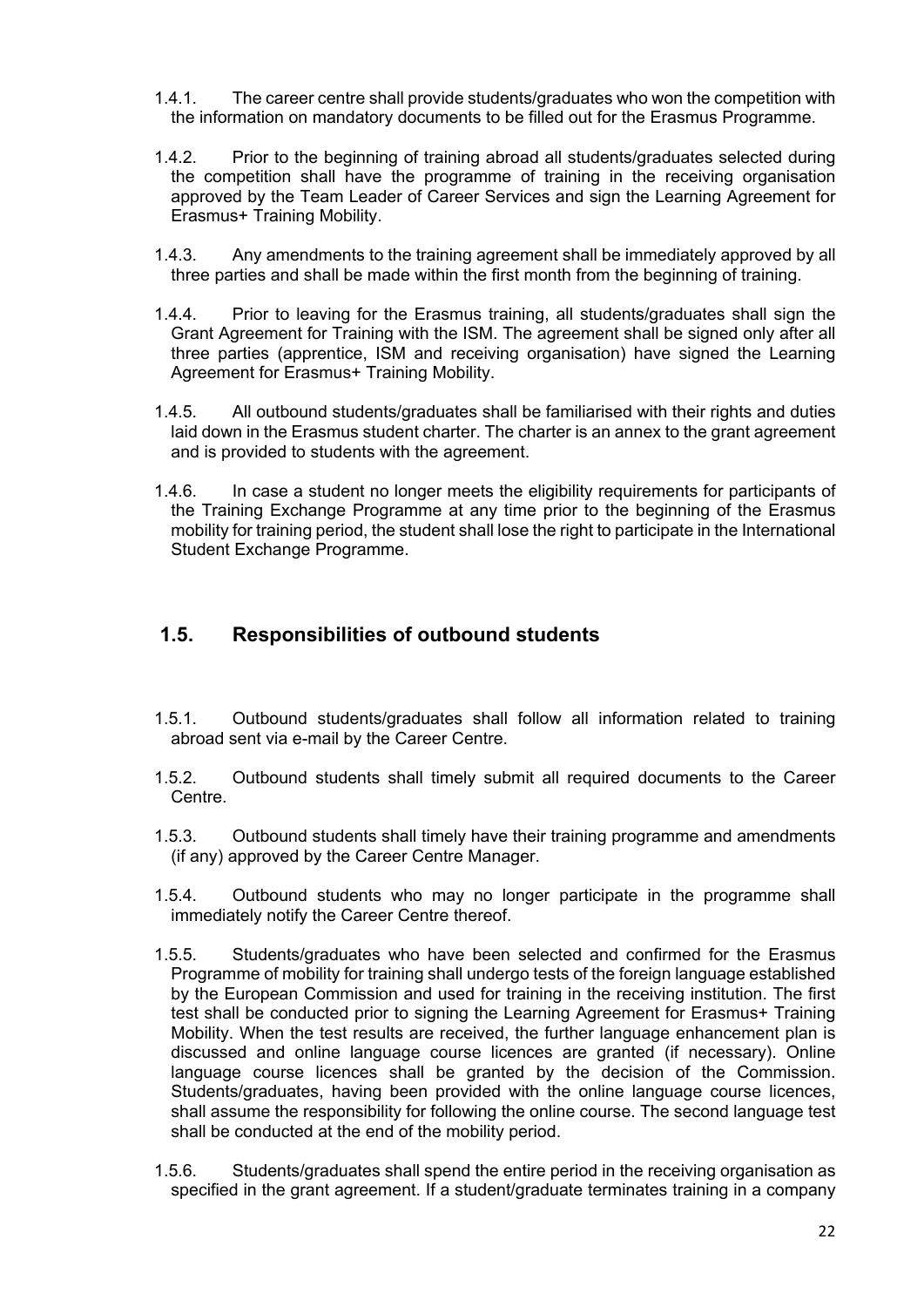without the reasonable grounds, the whole amount of the scholarship or its portion paid up to that moment shall be repaid. If a student/graduate wishes/has to terminate training prior to the deadline for reasonable grounds (illness, termination of the activity of the organisation or force majeure), he/she shall immediately submit an application to the Career Centre with a document certifying the reason.

- 1.5.7. Outbound Erasmus students/graduates shall fulfil all obligations provided for in the Grant Agreement.
- 1.5.8. Outbound students/graduates shall take care of accommodation abroad, insurance, visa/temporary permit to reside in the country (if required) and all necessary travel documents.
- 1.5.9. The "Erasmus+" participants, having returned from training abroad, shall provide the Career Centre with the last part of the Learning Agreement filled out after the completion of mobility and signed by the receiving institution as well as fulfil all requirements provided for in the Grant Agreement.

#### **1.6. Financial conditions of training abroad**

- 1.6.1. Outbound students shall pay the ISM a study fee for a semester/semesters of training abroad under the general procedure of the ISM. When leaving for training after graduation the tuition fee shall not apply.
- 1.6.2. Students/graduates shall leave for training abroad under the same conditions which would be applied when studying in the ISM, i.e. the discounts of the ISM study fee, if allocated, still apply.
- 1.6.3. An individual scholarship/grant for training abroad may be allocated for outbound students of the Erasmus Programme of mobility for training. The number and amount of scholarships shall be calculated every academic year taking into account the amount of funds allocated by the European Commission and state budget of the Republic of Lithuania for that year and amounts of scholarships approved by the European Commission by groups of countries:

| Erasmus + programme countries and Partner countries                                                                                                                                                                                                                     | <b>Mobility for training</b> |
|-------------------------------------------------------------------------------------------------------------------------------------------------------------------------------------------------------------------------------------------------------------------------|------------------------------|
|                                                                                                                                                                                                                                                                         | EUR/ month.                  |
| 1 group:                                                                                                                                                                                                                                                                | 670                          |
| The Republic of Iceland, Ireland, the Kingdom of Denmark,<br>the United Kingdom of Great Britain and Northern Ireland, the<br>Principality of Liechtenstein, the Kingdom of Norway, the<br>Grand Duchy of Luxembourg, the Republic of Finland, the<br>Kingdom of Sweden |                              |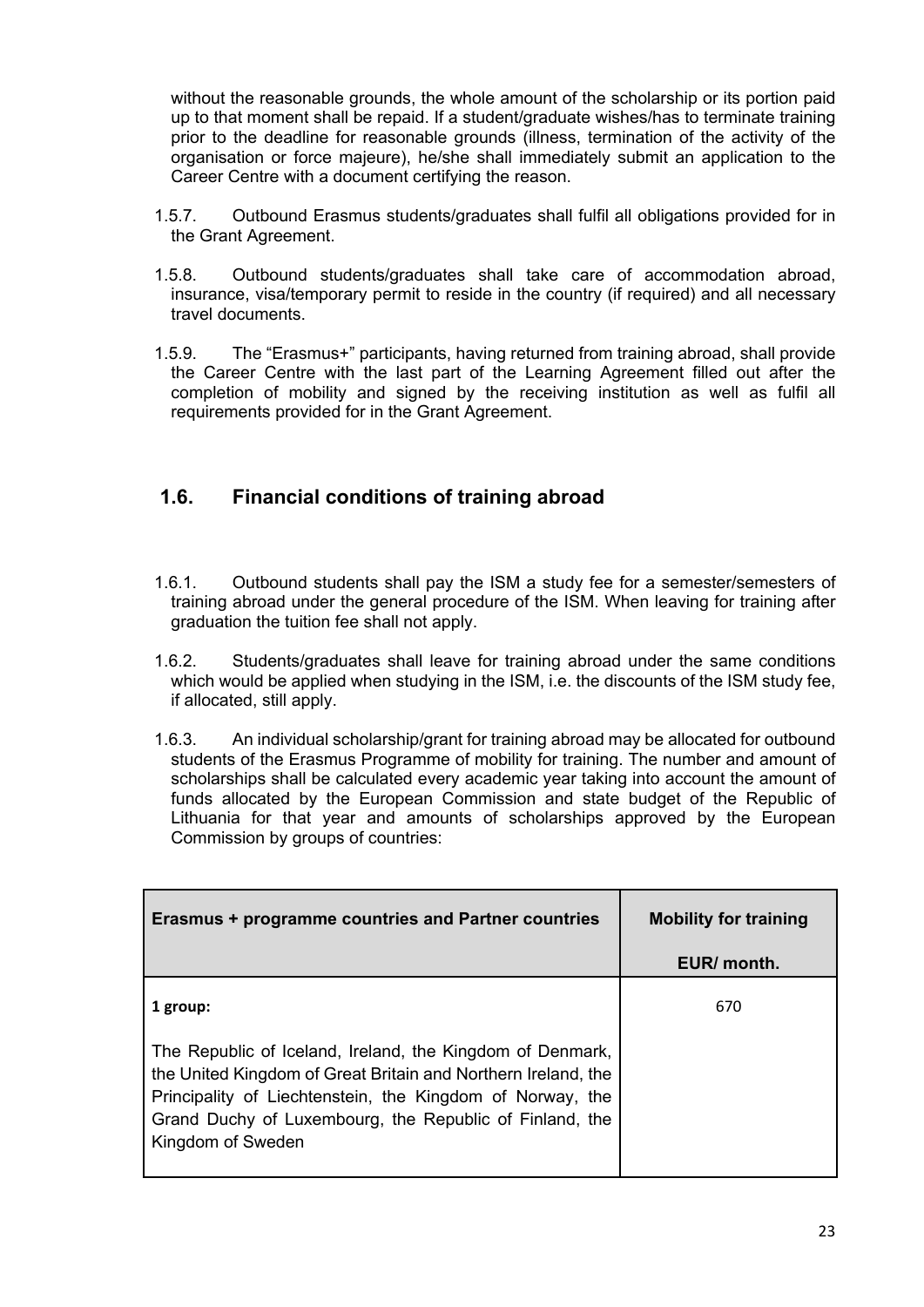| Erasmus+ Partner Countries from Region 14:                                                                                                                                                                                                                                                                                                    |     |
|-----------------------------------------------------------------------------------------------------------------------------------------------------------------------------------------------------------------------------------------------------------------------------------------------------------------------------------------------|-----|
| Faroe Island, Switzerland                                                                                                                                                                                                                                                                                                                     |     |
| 2 group:                                                                                                                                                                                                                                                                                                                                      | 670 |
| The Republic of Austria, the Republic of Italy, the Kingdom of<br>Belgium, the Republic of France, the Hellenic Republic, the<br>Kingdom of Spain, the Republic of Cyprus, the Kingdom of the<br>Netherlands, the Republic of Portugal, the Federal Republic<br>of Germany                                                                    |     |
| Erasmus+ Partner Countries from Region 5:                                                                                                                                                                                                                                                                                                     |     |
| Andorra, Monaco, San Marino, Vatican City                                                                                                                                                                                                                                                                                                     |     |
| 3 group:                                                                                                                                                                                                                                                                                                                                      | 600 |
| The Republic of Croatia, the Republic of Slovenia, the Czech<br>Republic, the Republic of Bulgaria, the Republic of Estonia,<br>the Republic of Turkey, the Republic of Latvia, the Republic<br>of Poland, the former Yugoslav Republic of Macedonia, the<br>Republic of Malta, Romania, the Republic of Slovakia, the<br>Republic of Hungary |     |
|                                                                                                                                                                                                                                                                                                                                               |     |
| <b>Partner Countries</b>                                                                                                                                                                                                                                                                                                                      | 700 |
| 1-4 Regions: Albania, Bosnia and Herzegovina, Kosovo,<br>Montenegro,<br>Armenia, Azerbaijan,<br>Belarus,<br>Georgia,<br>Moldova, recognized under international law                                                                                                                                                                           |     |
| Territory of Ukraine, Algeria, Egypt, Israel, Jordan, Lebanon,<br>Libya, Morocco, Palestine, Syria, Tunisia, Russia, recognized<br>in accordance with international law                                                                                                                                                                       |     |
| $6 - 13$<br><b>Regions:</b><br>Afghanistan,<br>Bangladesh,<br>Bhutan,<br>Philippines, India, Indonesia, Cambodia, China, Korea                                                                                                                                                                                                                |     |
| People's Democratic Republic, Laos, Malaysia, Maldives,<br>Myanmar, Mongolia, Nepal,                                                                                                                                                                                                                                                          |     |
| Pakistan, Sri Lanka, Thailand and Vietnam, Kazakhstan,<br>Kyrgyzstan, Tajikistan, Turkmenistan, Uzbekistan, Argentina,<br>Bolivia, Brazil, Ecuador, Guatemala, Honduras, Colombia,<br>Costa Rica, Cuba,                                                                                                                                       |     |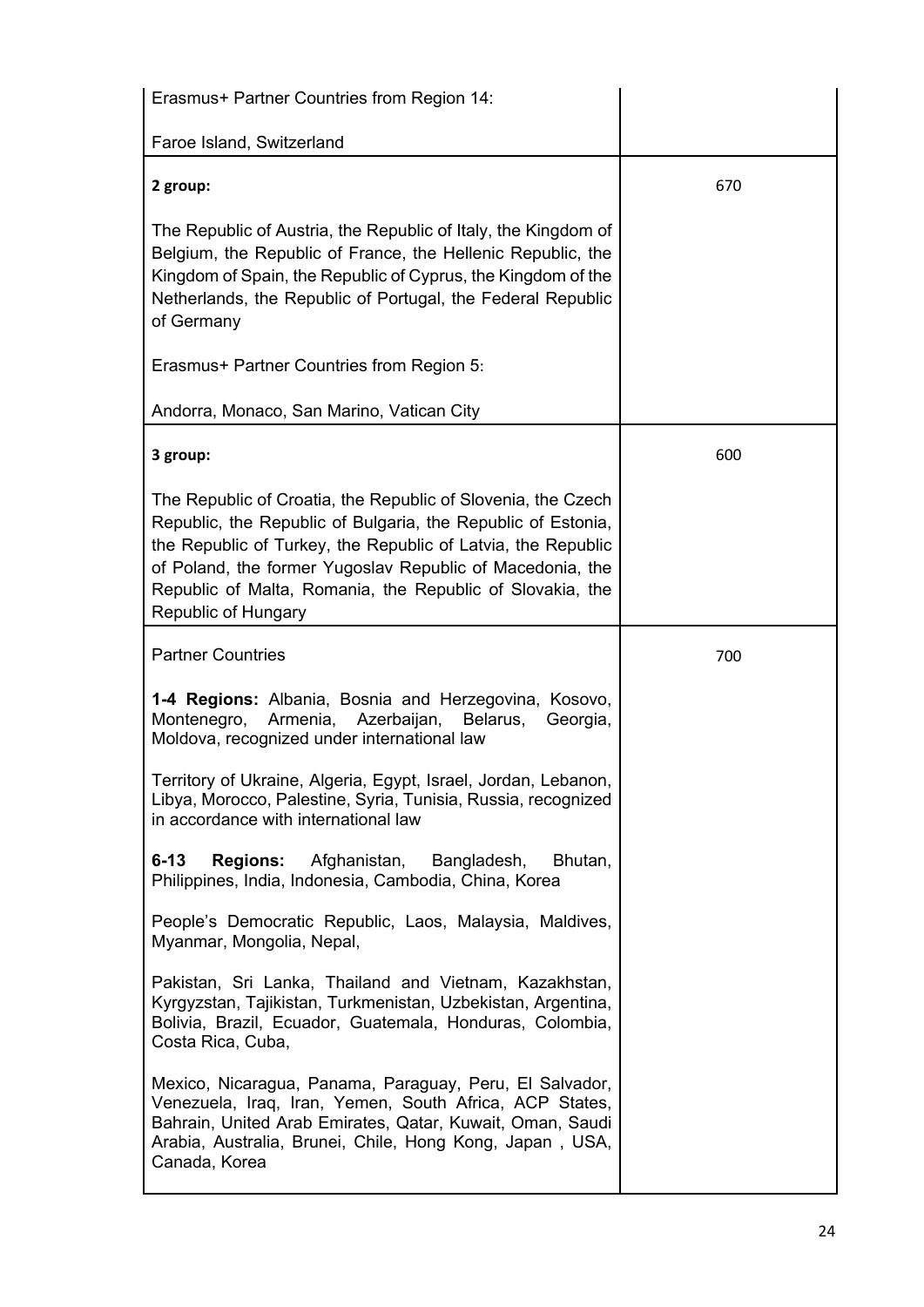- 1.6.4. Erasmus scholarships shall be allocated to students who have the highest passing score.
- 1.6.5. The Erasmus grant shall not cover all expenses for training abroad. Students shall be notified of the amount of grants prior to their leaving for training abroad. An exact amount of a grant, payment terms and conditions shall be laid down in the Grant Agreement for Training.
- 1.6.6. The duration of training abroad shall be calculated in months and days. Minimum duration  $-2$  months (60 days).
- 1.6.7. The basic principles of the procedure for paying the grant shall be as follows: the first portion of the grant (80 per cent) shall be paid to a student/graduate prior to leaving for the foreign receiving organisation, the remaining portion (20 per cent) shall be paid to a student upon the return to the ISM and submission of the last part of the Learning Agreement filled out after the completion of mobility and signed by the receiving institution as well as upon fulfilment of all requirements provided for in the Grant Agreement. This payment may be adjusted taking into account the dates of the student's arrival at the receiving institution and his/her departure as indicated in the Learning Agreement. The decision regarding the recalculation of the scholarship shall be adopted by the Commission. The received filled out questionnaires of the language evaluation and EU survey shall be considered the request to pay the outstanding amount of the scholarship.
- 1.6.8. If a student spent a period longer than specified in the Grant Agreement, the scholarship may be recalculated if there are outstanding amounts of funds received for student mobility. Otherwise additional days shall be a period that a zero grant is applied to. The decision regarding the recalculation of the scholarship in the event of the prolonged period shall be adopted by the Commission.
- 1.6.9. The Erasmus grant may be transferred to a student/graduate only after he/she has agreed to receive it, assumed responsibilities related thereto and signed the grant agreement. Participants who failed to spend a minimum period of 2 months in the receiving institution, shall repay the whole amount of the grant paid up to that moment.
- 1.6.10. Students/graduates going abroad for training may apply to public and private funds for loans and other financial support.
- 1.6.11. In case a disabled person is leaving for Erasmus training, he/she may be provided with an additional grant to satisfy the special needs due to the disability. Such a student/graduate shall submit a request and an application to the National Agency following the procedure established by the National Agency.

#### **1.7. Recognition of the results of training abroad**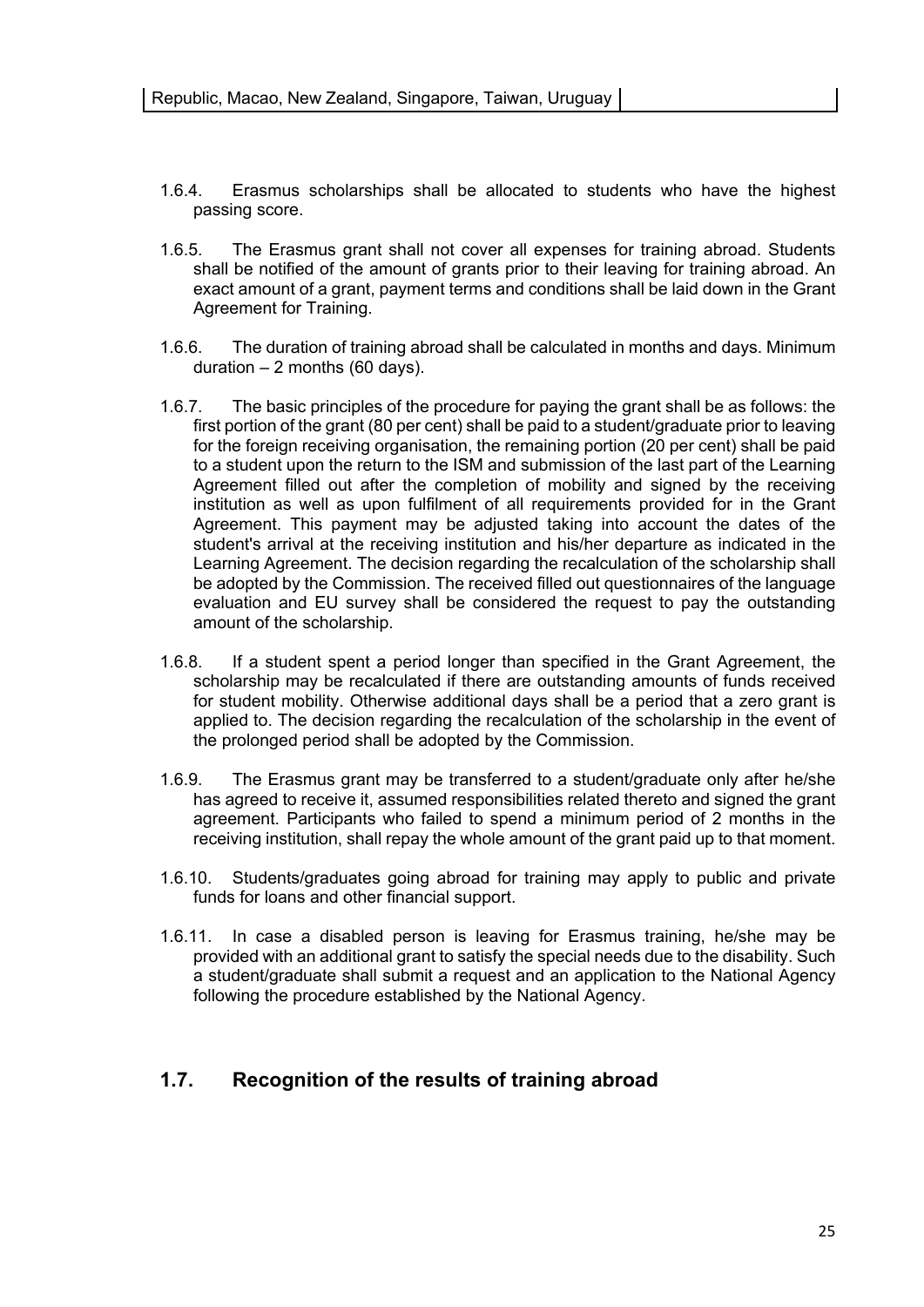- 1.7.1. Students carrying out compulsory training abroad as provided for in the study programme shall follow the procedure indicated by an academic employee of bachelor studies in charge of student training.
- 1.7.2. The recognition of credits and period of compulsory training abroad shall be carried out under the procedure for recognition of credits effective in the ISM. If a student fulfilled all formal requirements (concluded the training agreement, had amendments (if any) approved in due time, successfully implemented the entire training programme, received positive evaluation for training), his/her training period shall be fully recognised and accredited.
- 1.7.3. If a student failed to comply with the training agreement during training abroad, training shall not be accredited, unless the Commission for Studies decides otherwise.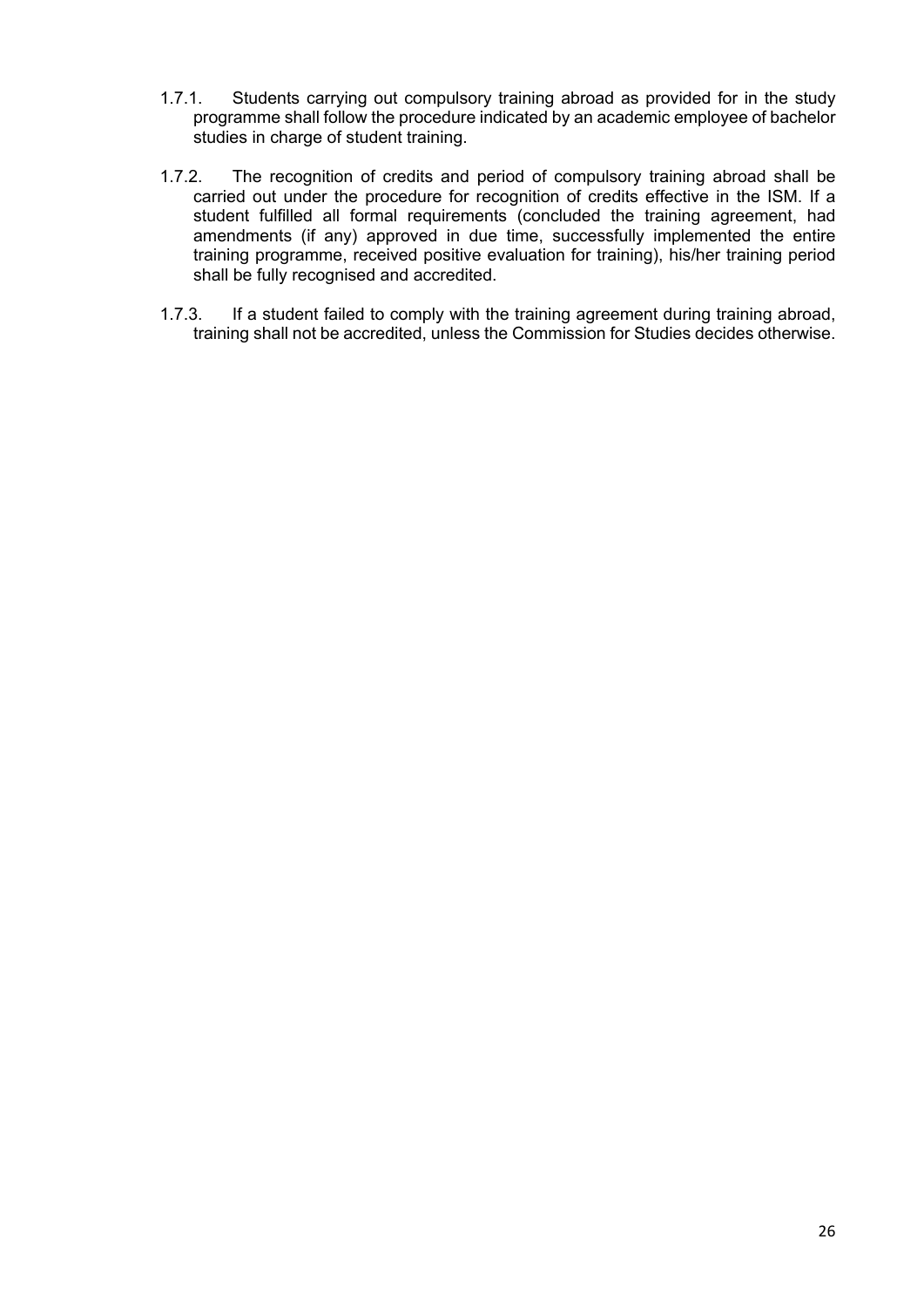# **4. STAFF MOBILITY FOR TEACHING**

#### **4.1. Criteria of the participants' eligibility for the programme**

4.1.1. The core faculty of the ISM may participate in the Erasmus+ Programme of mobility for teaching ("the Teaching Programme").

#### **4.2. Notification of lecturers and selection**

- 4.2.1. Information on a possibility of teaching visits and Erasmus+ partner institutions that the inter-institutional agreement on lecturer mobility has been concluded with shall be provided to the faculty by the ISM International Studies Office on the ISM website ([www.ism.lt](http://www.ism.lt/), see exchange programmes) and during individual consultations. The priority institutions for teaching visits can be set with regard to ISM strategical goals.
- 4.2.2. Lecturers shall be selected for mobility visits by way of competitions. All academic employees of the ISM who comply with the criteria referred to in paragraph 4.1.1. may participate in the competition upon timely submission of a signed application form.
- 4.2.3. The competition shall be announced once (or twice, if needed) every academic year in autumn (and spring) semester. The Personnel Office shall send an invitation to take part in the competition to the ISM faculty via e-mail.
- 4.2.4. The main criteria for selecting lecturers shall be as follows:
	- 4.2.4.1. previous participation in the Programme;
	- 4.2.4.2. academic position held at ISM,
	- 4.2.4.3. achievements in academic and research activities and experience.
- 4.2.5. The preference shall be given to lecturers who:
	- 4.2.5.1. have not previously participated in the Erasmus mobility programme or have participated fewer times than other candidates,
	- 4.2.5.2. are young, less experienced and who have fewer achievements in their academic activity,
	- 4.2.5.3. have participated in the competition in the current academic year for the first time,
	- 4.2.5.4. whose main workplace is the ISM vis-à-vis lecturers whose main workplace is not ISM,
	- 4.2.5.5. during the visit the lecturer is planning to implement other activities regarding to ISM strategic goals (development of partnerships; cooperation in developing new programmes and/or research projects, etc.).
- 4.2.6. The competitive score of the candidates shall be calculated according to the procedure provided below.
	- 4.2.6.1. Candidates' participation in the programme (up to 3 points).
	- 4.3. If a candidate has never participated in Erasmus+ mobility for teaching she/he receives 3 points. If a candidate has participated once in the programme during the last 5 years,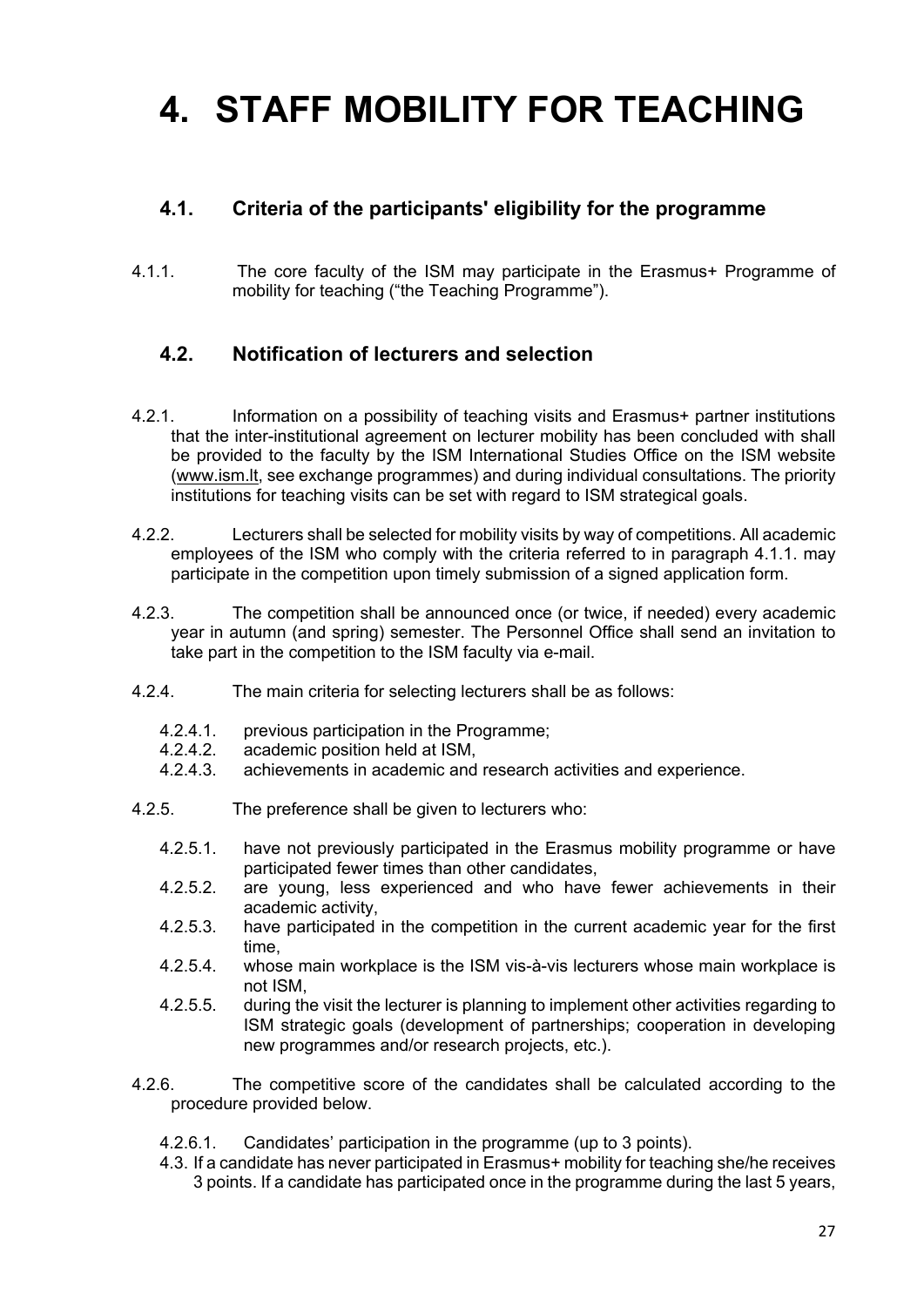she/he receives 2 points. If a candidate has participated twice in the programme during the last 5 years, she/he receives 1,5 point and etc. (If three times – 1 point, if four times  $-0.5$  point, if five times  $-0$  point.)

| <b>Position</b>   | <b>Total points</b> | <b>Position</b> | <b>Total points</b> |
|-------------------|---------------------|-----------------|---------------------|
| C3/C2/C1/SA7      | 2                   | B1/SA4/PA4      |                     |
| <b>B3/SA6/IP6</b> | 1,75                | A3/SA3/PA3      | 0,75                |
| <b>B2/SA5/IP5</b> | 1,5                 | A2/SA2          | 0,5                 |
| IP4/SP4/IP3/SP3   | 1,25                | A1/SA1          | 0,25                |

4.3.1.1. The academic position held at ISM by a candidate (up to 2 points).

- 4.1.1.1. The main working institution of a candidate (up to 1 point). If the ISM university is the main workplace for a candidate, she/he receives 1 point, if the main working institution is not the ISM – 0,5 point.
- 4.1.1.2. Candidate's academic achievement (up to 2 points). The academic achievement is evaluated by Study Department and/or Schools where a candidate delivers lectures. The preference shall be given to lecturers who is planning to implement other activities regarding corporation in developing new programmes, double-degrees programmes, or other academic activities.
- 4.1.1.3. Candidate's research achievement (up to 2 points). The research achievement is evaluated by Research Department. The preference shall be given to lecturers who is planning to implement other activities regarding research projects or other research activities.
- 4.1.2. Competitions shall be organised and held by the Personnel Office and the Commission consisting of Vice President for Studies andResearch, Dean of Executive School (or Programme Director of Executive School), Team Leader of International Studies (ISM Institutional coordinator of the Erasmus+ Programme) and Head of Personnel Office shall select participants from the list of candidates, determine their competitive score and ranking of the participation in the programme as well as compile a stand-by list. The Commission decides regarding the allocation of a grant. The competition results shall be approved by minutes of the meeting of the Commission signed by the participants of the meeting.
- 4.1.3. All contestants shall be notified of the competition results (surnames of selected participants, offered semester for the visit and grant allocation) via e-mail.
- 4.1.4. Employees who disagree with the competition results shall be entitled to file an appeal against the Commission within 3 working days. The Commission must examine the appeal and provide their response within 5 days from the date of submission of such an appeal.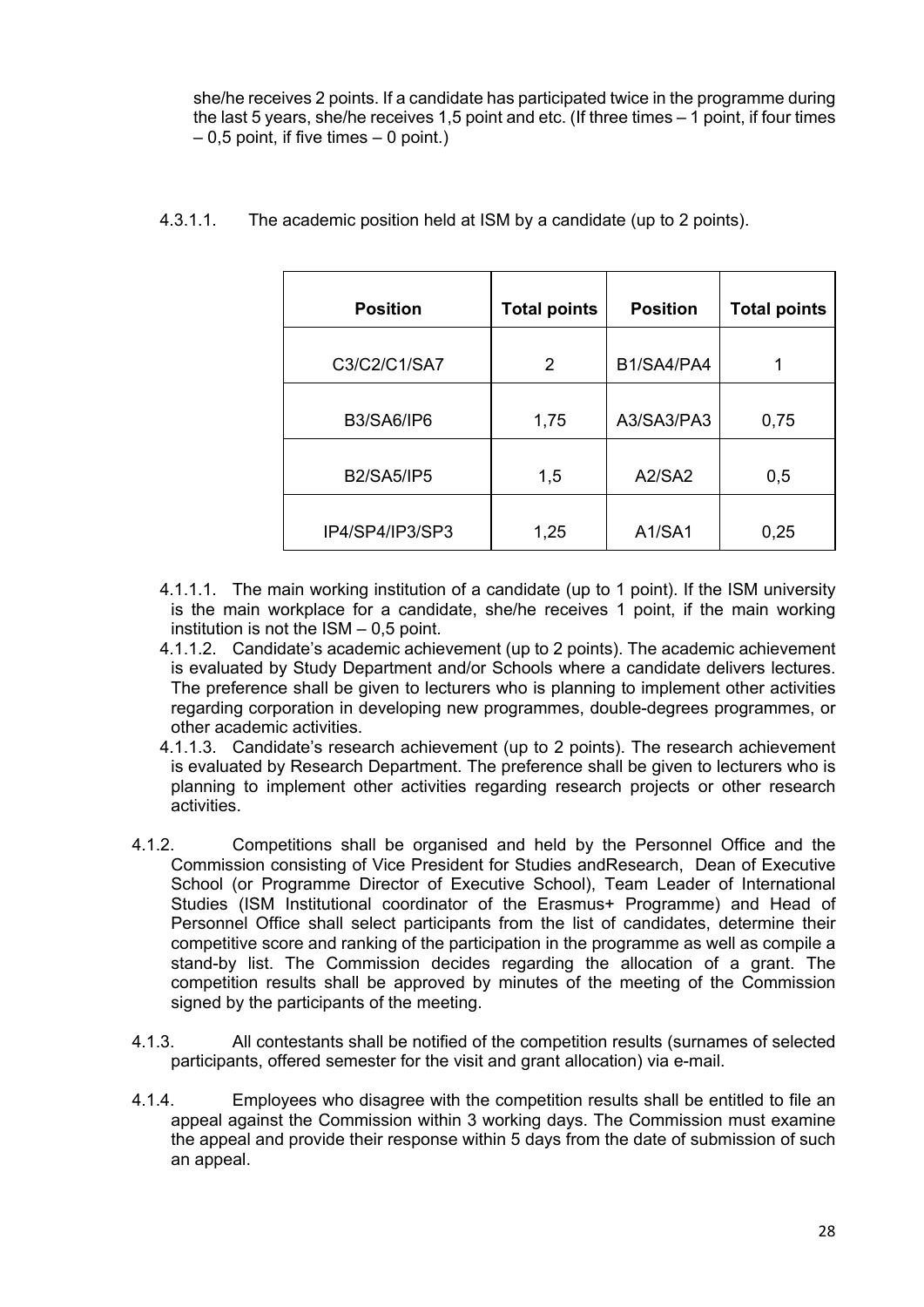4.1.5. The ISM staff wishing to invite employees from the foreign company for a teaching visit shall submit an application to the ISM Personnel Office at the beginning of each semester or academic year by indicating the subject to be taught by an invited lecturer at the ISM and the duration of a planned visit. The Selection Commission shall consider submitted applications and select candidates. The main selection criteria shall be the significance of a visit for the university and equal distribution among schools.

#### **4.1. Requirements for teaching visits and liability of lecturers**

- 4.1.1. In all cases, the teaching activity shall be carried out at least 8 academic hours per week. The actual duration of a visit shall be determined taking account of:
- 4.1.1.1. number of teaching hours proposed by the receiving institution and indicated in the teaching programme;
- 4.1.1.2. amount of funds for the ISM mobility for teaching available in the current year;
- 4.1.1.3. academic work load of the outbound ISM lecturer and assignments at the university during the semester of the lecturer's departure so that the lecturer is able to carry out all semester-related assignments or fulfil relevant obligations.
	- 4.2. The actual duration of the visit shall be indicated in the order on a business trip and grant agreement.
- 4.2.1. The minimum duration of the visit recommended by the ISM is 2 working days, the maximum duration is 5 working days (including travel days). Erasmus + programme allows mobility from 2 days to 2 months, excluding travel time. In case of mobility from Programme to Partner Countries, the duration must be from 5 days to 2 months.
- 4.2.2. A teaching visit shall be continuous during the entire agreed period. One travel day may be added to the duration of a teaching visit prior to the first day of activity abroad as well as one travel day may be added after the last day of activity abroad but preferably that the whole visit shall not last more than 5 working days.
- 4.2.3. A subject taught during the visit or a part thereof shall be a component of the study programme of the receiving institution designed to be awarded a diploma/degree.
- 4.2.4. If lecturers selected during the competition have not agreed upon the visit with the receiving institution yet, they shall immediately apply to the institution they are wishing to go to and agree upon timing of the visit and preliminary programme (subject and number of academic hours) with its representatives after the competition results have been published.
- 4.2.5. Having received the confirmation from the receiving institution, lecturers shall have their visit date approved by heads of studies (school) subject to the planned academic load and by heads of their division provided that the lecturer has also been carrying out administrative activities at the ISM.
- 4.2.6. After the lecturer's application has been approved, the outbound lecturer shall prepare a teaching programme as soon as possible and "Staff mobility for teaching mobility agreement" form shall be signed by the lecturer, Institutional coordinator of the Erasmus+ Programme and representative of the receiving institution.
- 4.2.7. A grant shall be allocated to cover the lecturer's travel costs and individual support. The grant shall be allocated under the order on a business trip. The order shall be drafted by the ISM Personnel Office.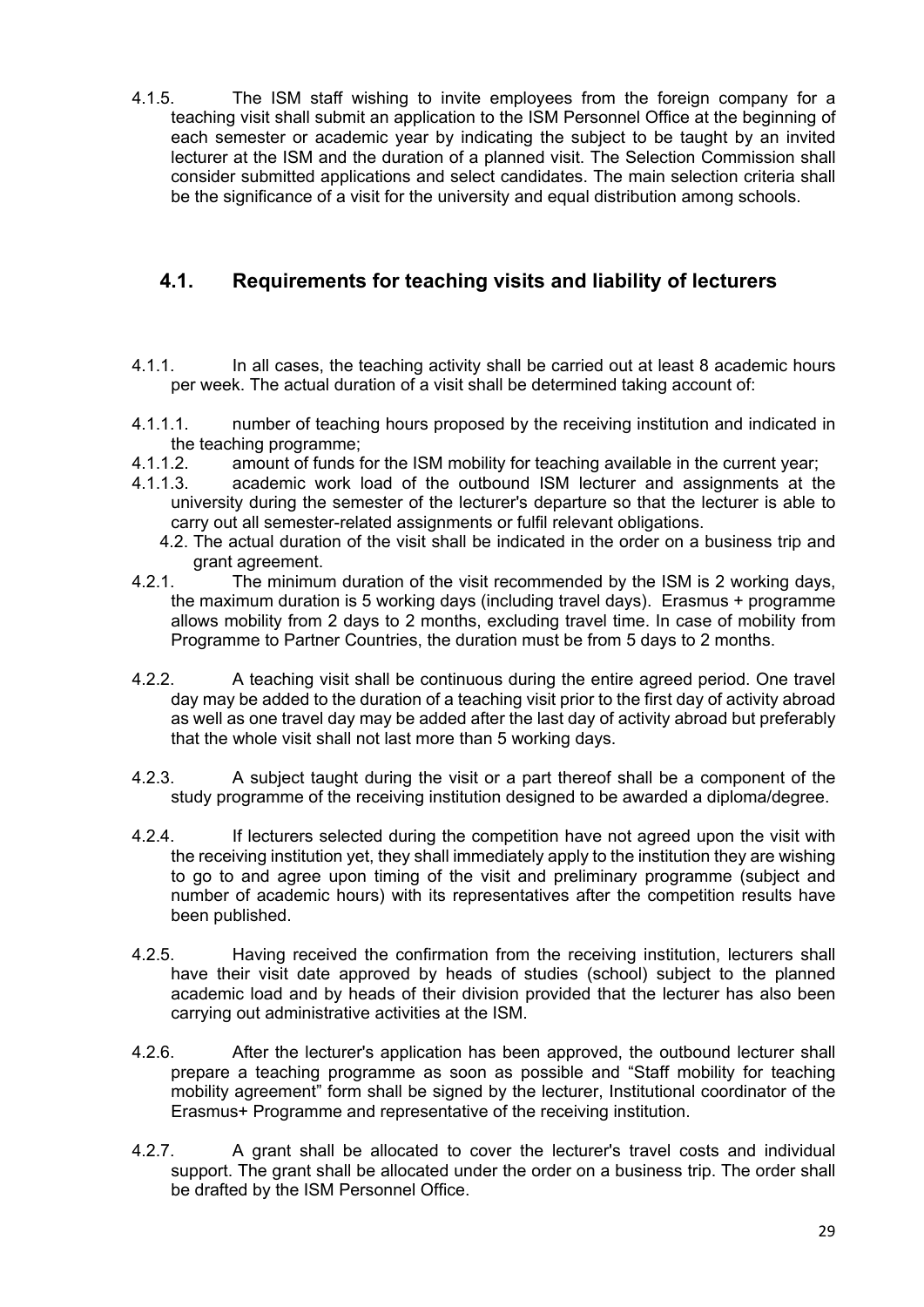- 4.2.8. Outbound lecturers shall take care of travel tickets and accommodation abroad after the rector has signed the order on a business trip.
- 4.2.9. Prior to leaving for the receiving institution, the lecturers shall sign the Grant agreement for Erasmus+ staff mobility drafted by the Personnel Manager and signed by the Institutional Coordinator of the Erasmus Programme. The agreement shall indicate the exact time of the visit and number of teaching hours as well as the amount of a grant (in line with the standards established by the European Commission) and terms and conditions of payments.
- 4.2.10. Having returned from the receiving institution, lecturers shall provide the Personnel Office the certificate confirming the goal of the visit and teaching duration (days and teaching hours) signed by an employee of the receiving institution and the final descriptive report within 5 working days.
- 4.2.11. If any trip cost was covered by ISM, the employee shall provide ISM Finance Office with the business trip cost statement and documents confirming such costs within 5 working days.
- 4.2.12. Participants of the mobility activity shall submit a report by filling out an online questionnaire and shall provide their comments (actual information shall be indicated) by evaluating the period of activity abroad, preparation for it and its implementation. The sending organisation may request that participants who failed to submit the report return a portion of the grant allocated by the EU or the entire amount of the grant.

#### **4.3. Financial conditions of mobility visits**

4.3.1. Lecturers going abroad for a teaching visit may be granted an individual grant/scholarship from the funds of the European Commission and state budget allocated for ISM lecturer mobility, or a lecturer may leave with a zero grant provided. The grant shall be allocated under the standards designed to cover travel and other costs incurred by the lecturer as established by the European Commission. The decision regarding the scholarship allocation shall be adopted by the international lecturer exchange selection commission in each individual case.

| Travel distance                | Amount (both ways)<br>In case of standard travel | Amount (both ways)<br>In case of green travel |
|--------------------------------|--------------------------------------------------|-----------------------------------------------|
| Between 10 and 99 km:          | EUR 23 per person                                |                                               |
| Between 100 and 499 km:        | EUR 180 per person                               | EUR 210 per person                            |
| Between 500 and 1999<br>km:    | EUR 275 per person                               | EUR 320 per person                            |
| Between 2,000 and 2,999<br>km: | EUR 360 per person                               | EUR 410 per person                            |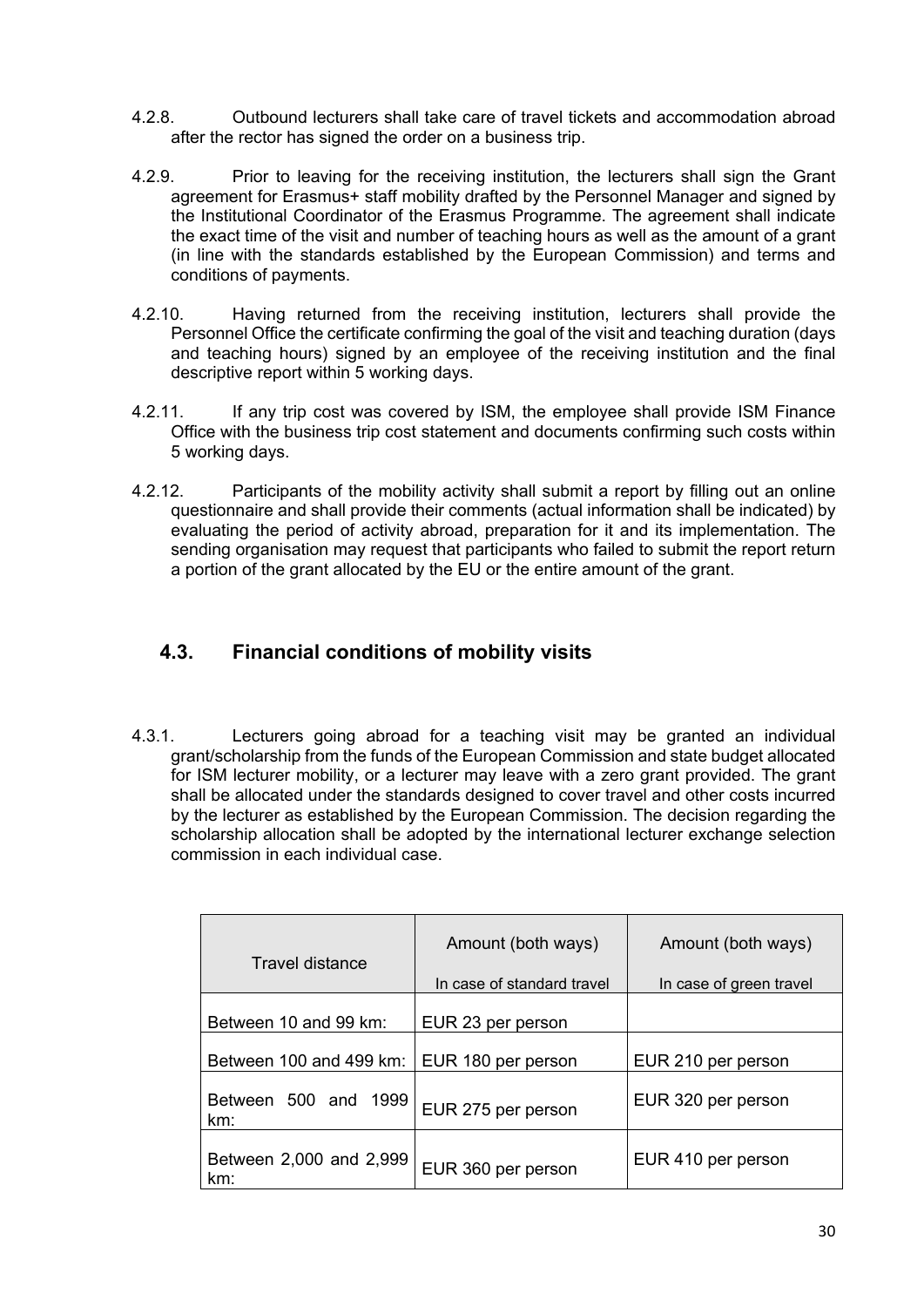| Between 3,000 and 3,999<br>km: | EUR 530 per person   | EUR 610 per person |
|--------------------------------|----------------------|--------------------|
| Between 4,000 and 7,999<br>km: | EUR 820 per person   |                    |
| 8,000 km or more:              | EUR 1,500 per person |                    |

- 4.1.1. Grant for employees' travel shall be allocated in accordance with the distance bands established by the European Commission. "Travel distance" shall mean a distance from a place of origin to a place of carrying out activities, meanwhile "amount" shall cover the contribution to travel costs both to and from a place of carrying out activities. The travel distance shall be calculated according to the calculator of the European Commission:
	- 4.2. [http://ec.europa.eu/programmes/erasmus-plus/tools/distance\\_en.htm](http://ec.europa.eu/programmes/erasmus-plus/tools/distance_en.htm)
- 4.2.1. The standard rates for individual support determined by the European Commission are as follows:

| <b>Receiving country</b>                                                                                                                                                       | <b>Staff mobility</b> |
|--------------------------------------------------------------------------------------------------------------------------------------------------------------------------------|-----------------------|
|                                                                                                                                                                                | Daily amount, EUR     |
| Denmark, Finland, Iceland, Ireland,<br>Lichtenstein, Luxembourg,<br>Norway,<br>Sweden, the United Kingdom                                                                      | 160                   |
| Belgium, Germany, Greece, France,<br>Italy, Cyprus, the Netherlands, Malta,<br>Portugal, Spain, Austria                                                                        | 140                   |
| Bulgaria, Croatia, the Czech Republic,<br>Estonia, Hungary, Turkey, Poland,<br>Romania, Latvia, Slovakia, Slovenia,<br>Macedonia                                               | 120                   |
| <b>Partner Countries</b>                                                                                                                                                       |                       |
| 1-4 Regions: Albania, Bosnia and<br>Herzegovina, Kosovo, Montenegro,<br>Armenia, Azerbaijan, Belarus, Georgia,<br>Moldova, recognized<br><b>Example 1</b><br>international law | 180                   |
| Territory of Ukraine, Algeria, Egypt,<br>Israel, Jordan, Lebanon, Libya,<br>Morocco, Palestine, Syria, Tunisia,<br>Russia, recognized in accordance with                       |                       |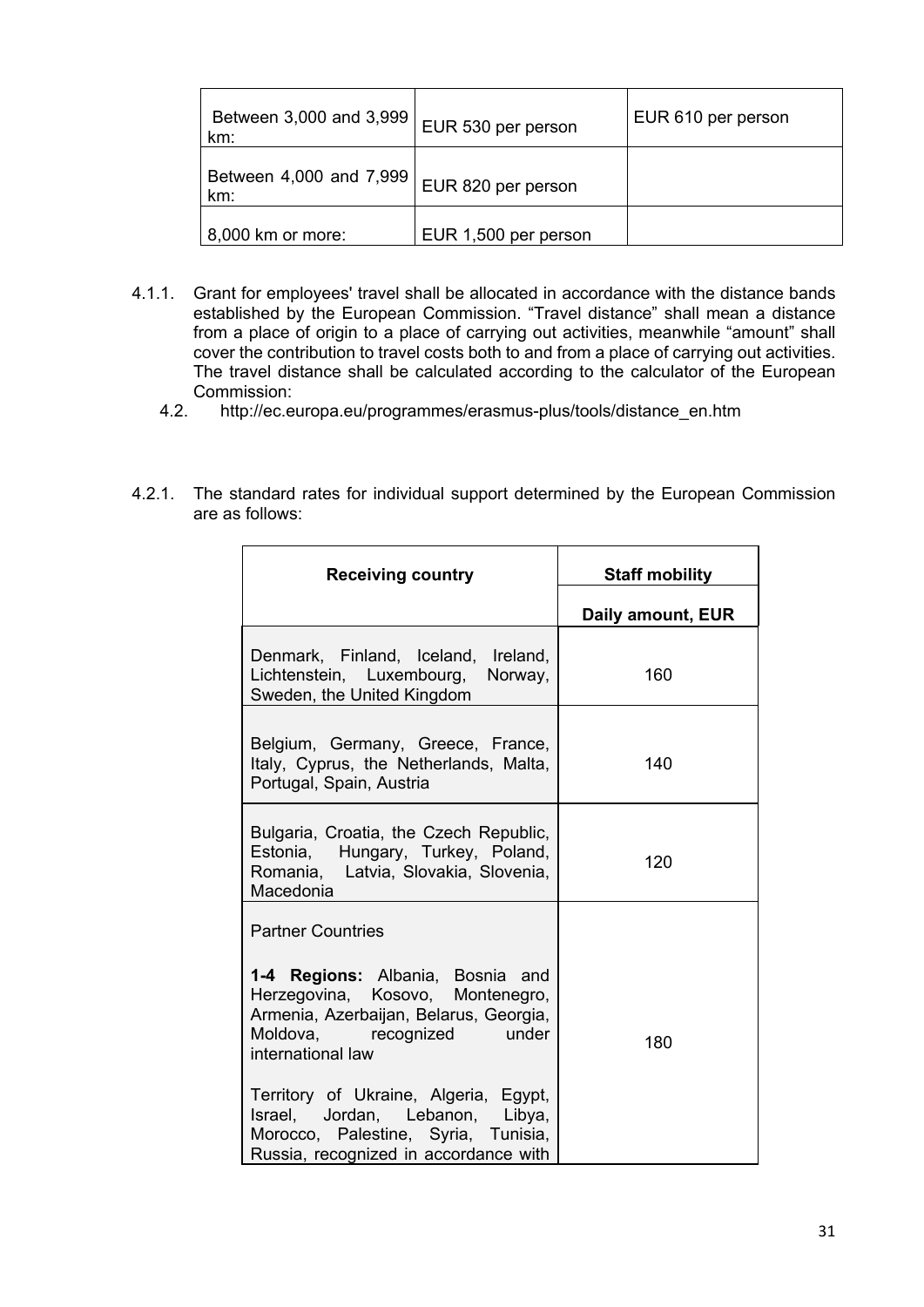| international law                                                                                                                                                                                                                                                  |  |
|--------------------------------------------------------------------------------------------------------------------------------------------------------------------------------------------------------------------------------------------------------------------|--|
| <b>Regions:</b> Afghanistan,<br>6-13 —<br>Bangladesh, Bhutan, Philippines, India,<br>Indonesia, Cambodia, China, Korea                                                                                                                                             |  |
| People's Democratic Republic, Laos,<br>Malaysia, Maldives, Myanmar,<br>Mongolia, Nepal,                                                                                                                                                                            |  |
| Pakistan, Sri Lanka, Thailand and<br>Vietnam, Kazakhstan, Kyrgyzstan,<br>Tajikistan, Turkmenistan, Uzbekistan,<br>Argentina, Bolivia, Brazil, Ecuador,<br>Guatemala, Honduras, Colombia, Costa<br>Rica, Cuba,                                                      |  |
| Mexico, Nicaragua, Panama, Paraguay,<br>Peru, El Salvador, Venezuela, Iraq,<br>Iran, Yemen, South Africa, ACP States,<br>Bahrain, United Arab Emirates, Qatar,<br>Kuwait, Oman, Saudi Arabia, Australia,<br>Brunei, Chile, Hong Kong, Japan, USA,<br>Canada, Korea |  |
| Republic, Macao, New Zealand,<br>Singapore, Taiwan, Uruguay                                                                                                                                                                                                        |  |

- 4.1.1. Individual support shall include actual accommodation (overnight) expenses, daily allowances, local trips, insurance costs and miscellaneous costs.
- 4.1.2. The Erasmus grant shall not cover all expenses incurred during the visit abroad. In the event of insufficient funds, an employee may apply to the Selection Commission regarding the reimbursement of an excess amount from the budget of the ISM University for fostering competences of the staff. The application shall contain reasons for which funds are insufficient and certifying documents shall be provided.
- 4.1.3. The grant may be transferred to a lecturer only after he/she has agreed to receive it, assumed responsibilities related thereto and signed the financial agreement.
- 4.1.4. The Erasmus grant to employees shall be paid in two portions:
	- 4.1.4.1. first portion of the grant (80 per cent) shall be paid prior to the employer's departure to the foreign receiving organisation,
	- 4.1.4.2. the remaining portion of the grant (20 per cent) shall be paid upon the employee's return to the ISM and upon submission of the travel cost statement and certificate confirming the visit signed by the receiving institution and after all requirements referred to in the Grant Agreement have been met.
- 4.1.5. In case a disabled person is leaving for the Erasmus teaching visit, he/she may be provided with an additional grant to satisfy the special needs due to the disability. Such an employee shall submit a request and an application to the National Agency following the procedure established by the National Agency.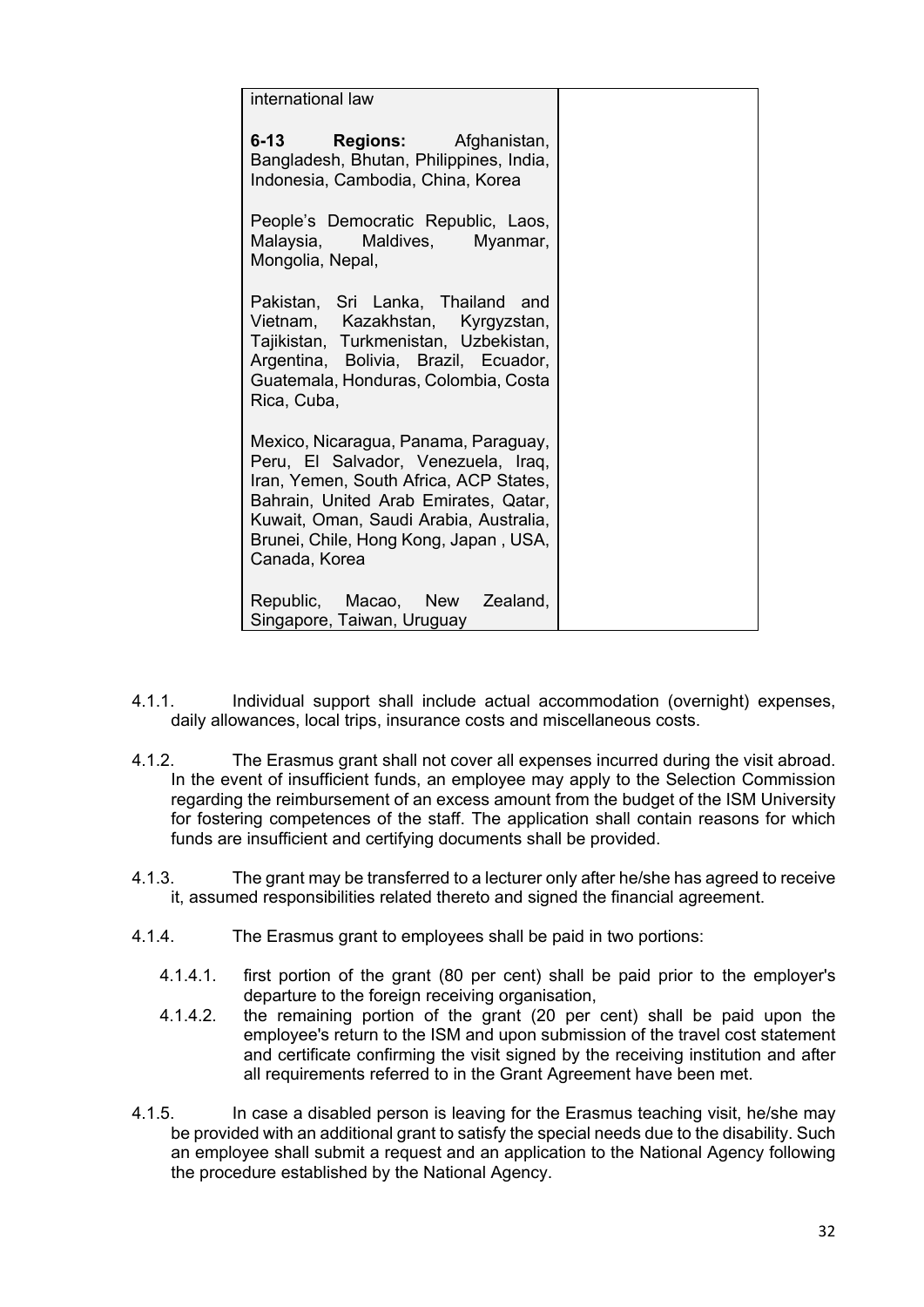## **4. STAFF MOBILITY FOR TRAINING**

#### **4.1. Notification of employees and selection**

- 4.1.1. Information on a possibility of training shall be provided to the staff by the ISM International Studies Office on the ISM website ([www.ism.lt](http://www.ism.lt/), see exchange programme) and during individual consultations. The priority institutions can be set for training visits.
- 4.1.2. Employees for training shall be selected by way of competition. All employees who hold administrative positions at the ISM and whose main workplace is the ISM and whose trial period has expired may participate in the competition upon timely submission of the application signed by the head of their department to the ISM Personnel Office. In case an employee has already agreed upon the visit with the receiving institution/company, the certifying letter from the receiving institution/company shall be enclosed with the application.
- 4.1.3. The competition shall be published once a year in autumn by Personnel Office. The request to participate in the competition shall be sent to all ISM employees via email.
- 4.1.4. The main criteria for selecting the staff and their weights shall be as follows:
- 4.1.4.1. Significance of the training to the ISM and compliance with the strategic ISM priorities (up to 2 points). The training significance to the employee as well as to ISM shall be evaluated and discussed during the meeting of the Selection Commission (2 – very significant; 1,5 – significant; 1 – moderately significant; 0,5 – slightly significant; 0 – not significant).
- 4.1.4.2. Previous participation in the Erasmus+ Programme of mobility for training (up to 3 points). If a candidate has never participated in Erasmus+ mobility for teaching she/he receives 3 points. If a candidate has participated once in the programme during the last 5 years, she/he receives 2 points. If a candidate has participated twice in the programme during the last 5 years, she/he receives 1,5 point and etc. (If three times  $-1$  point, if four times  $-0.5$  point, if five times  $-0$  point.)<br>4.1.4.3. Service period at the ISM (up to 2
- Service period at the ISM (up to 2 points). Points for years of employment at the ISM shall be calculated as follows: for each year of employment 0,2 point shall be given (e.g. 2 years  $-0.4$  points; 5 years  $-1$  point, etc.). If the employee works at ISM 10 or more years 2 points shall be given.
- 4.1.4.4. Administrative staff position held at the ISM (up to 2 points). Points for the administrative staff position held shall be equal to the proportion of the position held (e.g. full time position  $-2$  points; 0,75 position  $-1,5$  point; 0,5 position  $-1$  point, 0,25 position  $-0.5$  point, etc.).
- 4.1.5. Competitions shall be organised and held by the Personnel Office which shall submit scores for the Selection Commission consisting of Director of Study, Director of Marketing, , Business Support Director, Team Leader of International Studies (ISM Institutional coordinator of the Erasmus+ Programme) and Head of Personnel Office. The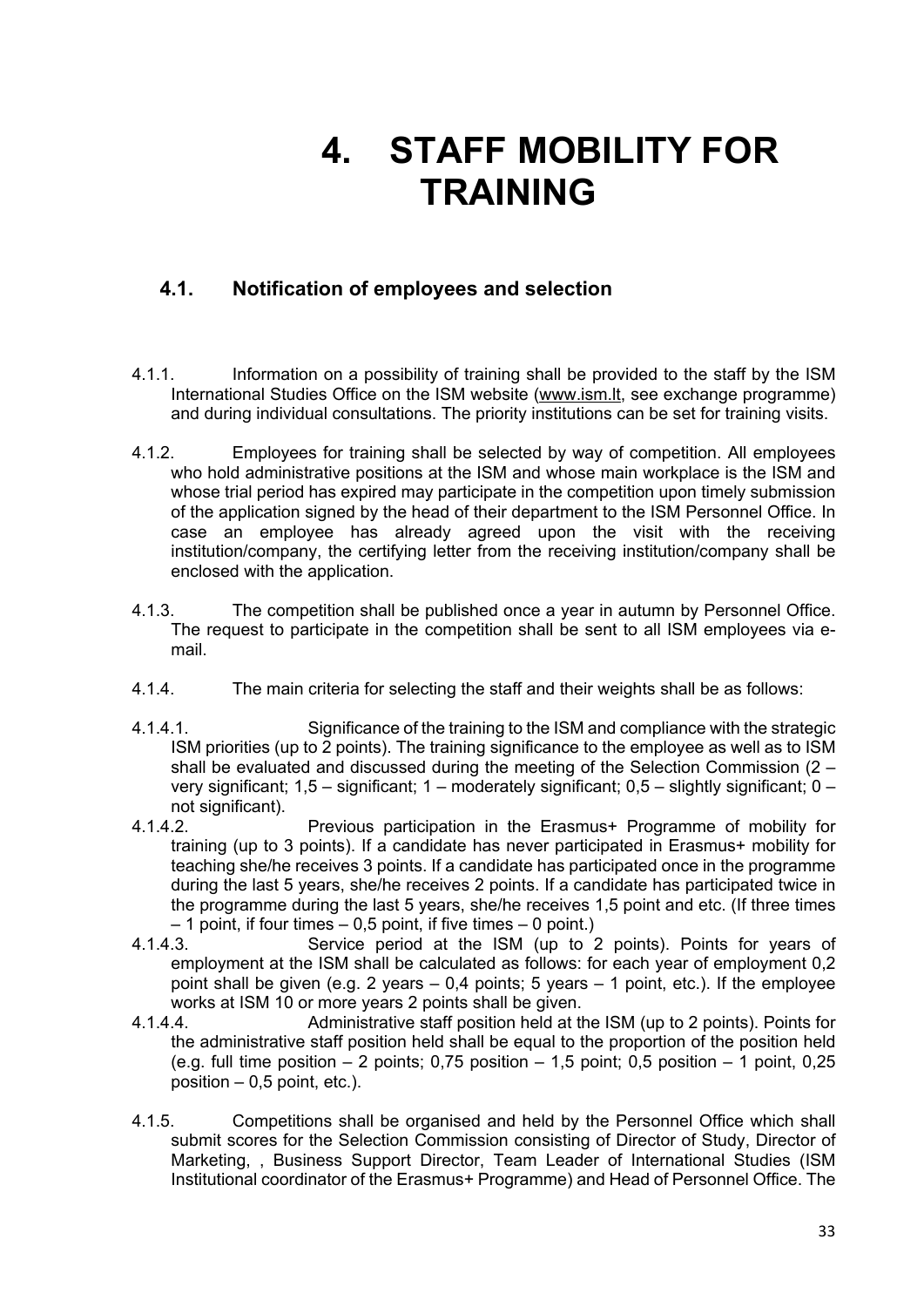Commission shall select the participants from the list of candidates and decide regarding the allocation of a grant. The competition results shall be approved by minutes of the meeting of the Commission signed by the participants of the meeting.

4.1.6. All contestants shall be notified of the competition results (surnames of selected participants, offered semester for the visit and scholarship allocation) via e-mail.

#### **4.1. Requirements for training visits and staff liability**

- 4.1.1. The duration of a training visit shall be at least 2 working days (excluding travel days) but the maximum duration is 5 working days.
- 4.1.2. The actual visit duration shall be determined taking account of the training programme proposed by the receiving institution and indicated in the working plan and amount of funds for ISM mobility available in the current year. The duration shall be indicated in the order on a business trip and grant agreement.
- 4.1.3. A training visit shall be continuous during the entire agreed period. One travel day may be added to the duration of a training visit prior to the first day of activity abroad as well as one travel day may be added after the last day of activity abroad.
- 4.1.4. If employees selected during the competition have not agreed upon the visit with the receiving institution/company yet, they shall immediately apply to the institution and agree upon timing of the visit and preliminary programme with its representatives after the competition results have been published. Having received the confirmation from the receiving institution, employees shall have the visit date approved by the head of their division.
- 4.1.5. An outbound employee shall draft a working plan which shall be signed by the employee, institutional coordinator of the Erasmus+ Programme and representative of the receiving institution. The employee shall submit the filled out trip information form signed by the institutional coordinator of the Erasmus+ Programme to the Personnel Office.
- 4.1.6. An order on a business trip shall be drafted after the working plan has been signed by all parties and an information form has been submitted. The order shall be drafted by an employee of the Personnel Office.
- 4.1.7. When the president signs the order on a business trip, outbound employees shall take care of travel tickets, accommodation abroad and health/life insurance.
- 4.1.8. Prior to leaving for the receiving institution, the employees shall sign the grant agreement drafted by the Personnel Manager and signed by the Institutional Coordinator of the Erasmus+ Programme. The agreement shall indicate the exact time of the visit and amount of the grant in line with the standards of the European Commission.
- 4.1.9. Having returned from the receiving institution, employees shall provide the ISM Finance Office with the business trip cost statement and documents confirming such costs (if they intend to apply regarding the reimbursement of the excess amount) and Erasmus institutional coordinator with the certificate confirming the goal of the visit and teaching duration (days and teaching hours) signed by an employee of the receiving institution.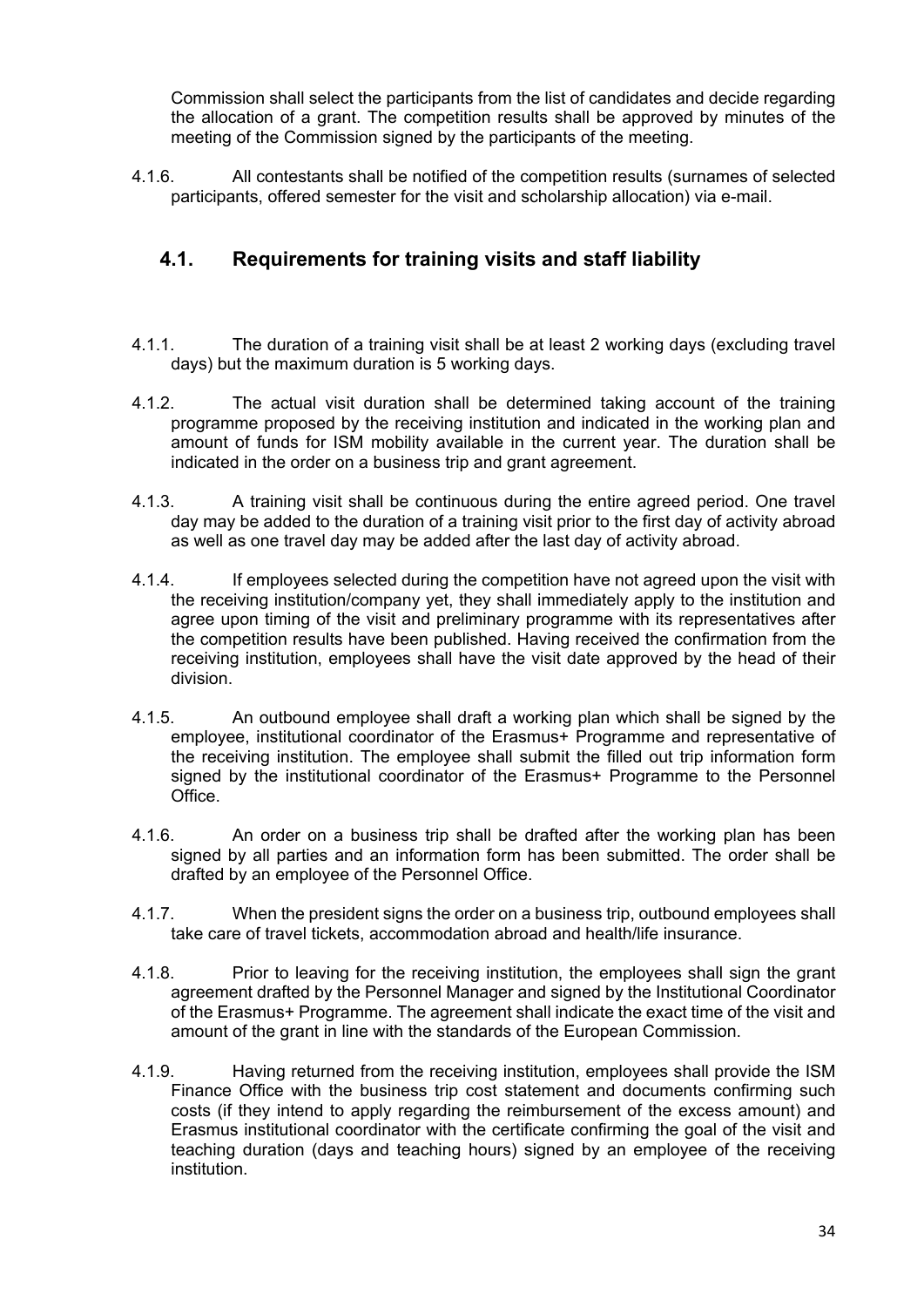4.1.10. Participants of the mobility activity shall submit a report by filling out an online questionnaire and shall provide their comments (actual information shall be indicated) by evaluating the period of activity abroad, preparation for it and its implementation. The sending organisation may request that participants who failed to submit the report return a portion of the grant allocated by the EU or the entire amount of the grant.

#### **4.2. Financial conditions of training visits**

- 4.2.1. Employees going abroad for a training visit may be granted an individual grant/scholarship from the funds of the European Commission and state budget allocated for ISM staff training, or an employee may leave with a zero grant provided. The grant shall be allocated to cover travel costs and provide individual support.
- 4.2.2. Costs for employees' travel shall be allocated in accordance with the distance bands established by the European Commission. "Travel distance" shall mean a distance from a place of origin to a place of carrying out activities, meanwhile "amount" shall cover travel costs both from and to a place of carrying out activities. The travel distance shall be calculated according to the calculator of the European Commission:
	- 4.3. [http://ec.europa.eu/programmes/erasmus-plus/tools/distance\\_en.htm](http://ec.europa.eu/programmes/erasmus-plus/tools/distance_en.htm)

| Travel distance                | Amount (both ways)<br>In case of standard travel | Amount (both ways)<br>In case of green travel |
|--------------------------------|--------------------------------------------------|-----------------------------------------------|
| Between 10 and 99 km:          | EUR 23 per person                                |                                               |
| Between 100 and 499 km:        | EUR 180 per person                               | EUR 210 per person                            |
| Between 500 and 1999<br>km:    | EUR 275 per person                               | EUR 320 per person                            |
| Between 2,000 and 2,999<br>km: | EUR 360 per person                               | EUR 410 per person                            |
| Between 3,000 and 3,999<br>km: | EUR 530 per person                               | EUR 610 per person                            |
| Between 4,000 and 7,999<br>km: | EUR 820 per person                               |                                               |
| 8,000 km or more:              | EUR 1,500 per person                             |                                               |

4.3.1. The standard rates for staff individual support is determined by the European Commission are as follows:

| <b>Receiving country</b> | <b>Staff mobility</b> |
|--------------------------|-----------------------|
|                          | Daily amount, EUR     |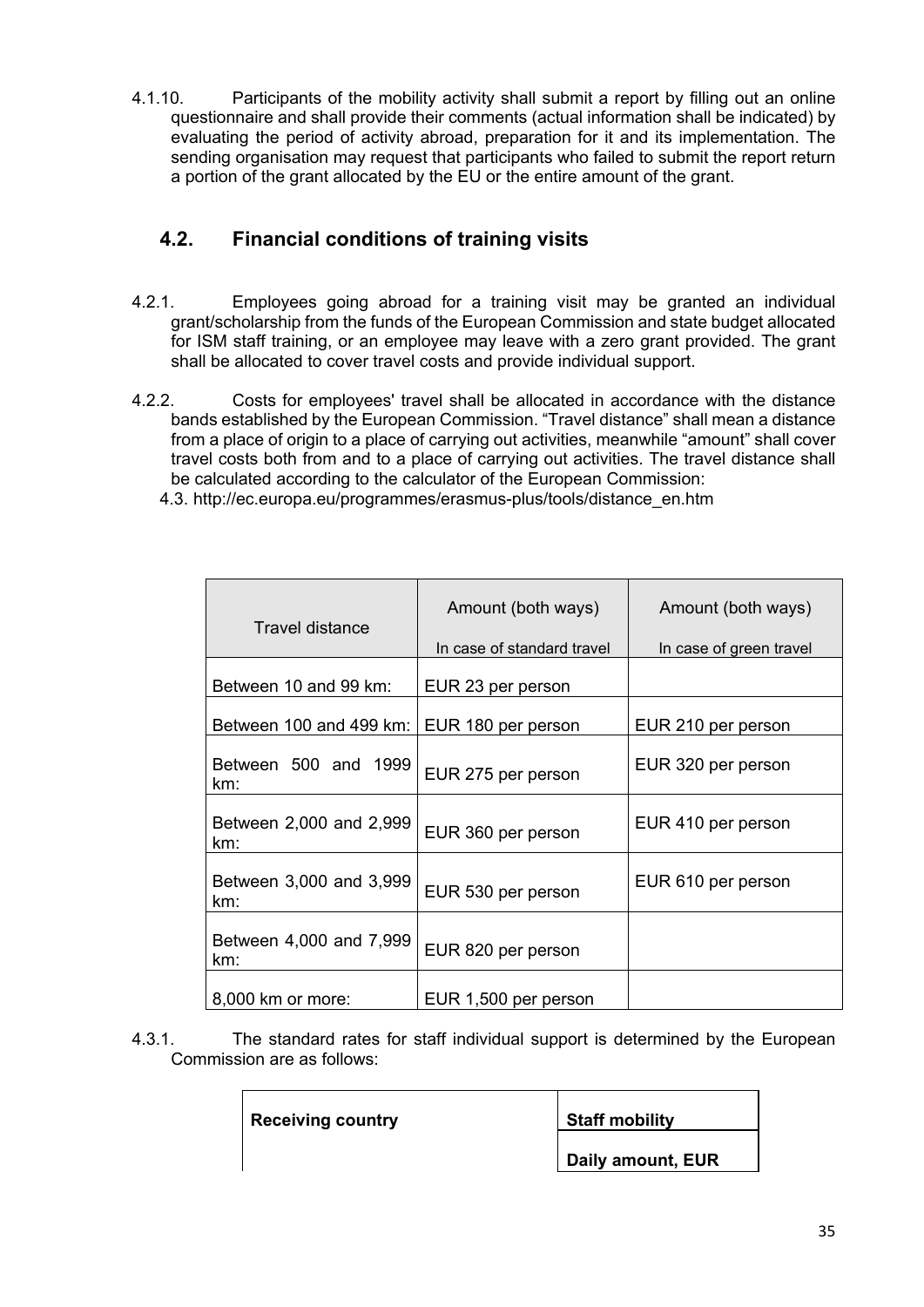| Denmark, Finland, Iceland, Ireland,<br>Lichtenstein, Luxembourg,<br>Norway,<br>Sweden, the United Kingdom                                                                                                                                                          | 160  |
|--------------------------------------------------------------------------------------------------------------------------------------------------------------------------------------------------------------------------------------------------------------------|------|
| Belgium, Germany, Greece, France,<br>Italy, Cyprus, the Netherlands, Malta,<br>Portugal, Spain, Austria                                                                                                                                                            | -140 |
| Bulgaria, Croatia, the Czech Republic,<br>Estonia, Hungary, Turkey, Poland,<br>Romania, Latvia, Slovakia, Slovenia,<br>Macedonia                                                                                                                                   | 120  |
| <b>Partner Countries</b>                                                                                                                                                                                                                                           |      |
| 1-4 Regions: Albania, Bosnia and<br>Herzegovina, Kosovo, Montenegro,<br>Armenia, Azerbaijan, Belarus, Georgia,<br>Moldova, recognized<br><b>120 under</b><br>international law                                                                                     |      |
| Territory of Ukraine, Algeria, Egypt,<br>Israel, Jordan, Lebanon, Libya,<br>Morocco, Palestine, Syria, Tunisia,<br>Russia, recognized in accordance with<br>international law                                                                                      |      |
| 6-13 <b>Regions:</b> Afghanistan,<br>Bangladesh, Bhutan, Philippines, India,<br>Indonesia, Cambodia, China, Korea                                                                                                                                                  |      |
| People's Democratic Republic, Laos,<br>Malaysia,<br>Maldives,<br>Myanmar,<br>Mongolia, Nepal,                                                                                                                                                                      | 180  |
| Pakistan, Sri Lanka, Thailand<br>and<br>Vietnam, Kazakhstan,<br>Kyrgyzstan,<br>Tajikistan, Turkmenistan, Uzbekistan,<br>Argentina, Bolivia, Brazil, Ecuador,<br>Guatemala, Honduras, Colombia, Costa<br>Rica, Cuba,                                                |      |
| Mexico, Nicaragua, Panama, Paraguay,<br>Peru, El Salvador, Venezuela, Iraq,<br>Iran, Yemen, South Africa, ACP States,<br>Bahrain, United Arab Emirates, Qatar,<br>Kuwait, Oman, Saudi Arabia, Australia,<br>Brunei, Chile, Hong Kong, Japan, USA,<br>Canada, Korea |      |
| Republic, Macao, New<br>Zealand,<br>Singapore, Taiwan, Uruguay                                                                                                                                                                                                     |      |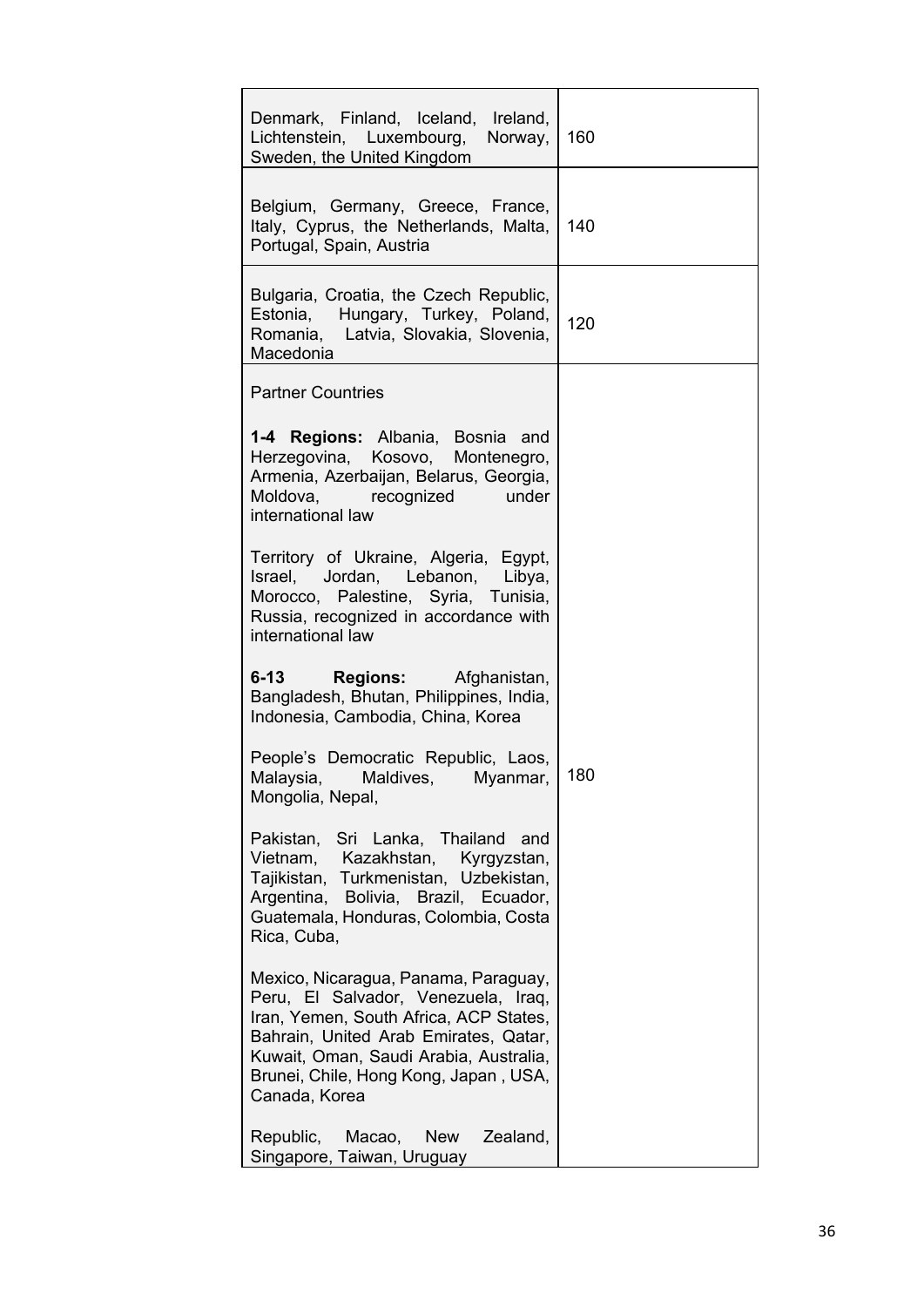- 4.3.2. Individual support shall include actual accommodation (overnight) expenses, daily allowances, local travel, insurance costs and miscellaneous costs.
- 4.3.3. The Erasmus grant shall not cover all expenses incurred during the visit abroad. In the event of insufficient funds, an employee may apply to the Commission regarding additional support from the budget of the ISM University. The application shall contain reasons for which funds are insufficient and certifying documents shall be provided.
- 4.3.4. The grant may be transferred to an employee only after he/she has agreed to receive it, assumed responsibilities related thereto and signed the financial agreement.
- 4.3.5. The Erasmus grant to employees shall be paid in two portions:
- 4.3.5.1. first portion of the grant (80 per cent) shall be paid prior to the employer's departure to the foreign receiving organisation,
- 4.3.5.2. the remaining portion of the grant (20 per cent) shall be paid upon the employee's return to the ISM and upon submission of the travel cost statement and certificate confirming the visit signed by the receiving institution and after all requirements referred to in the Grant Agreement have been met.
- 4.3.6. In case a disabled person is leaving for Erasmus visit, he/she may be provided with an additional grant to satisfy the special needs due to the disability. Such an employee shall submit a request and an application to the National Agency following the procedure established by the National Agency.